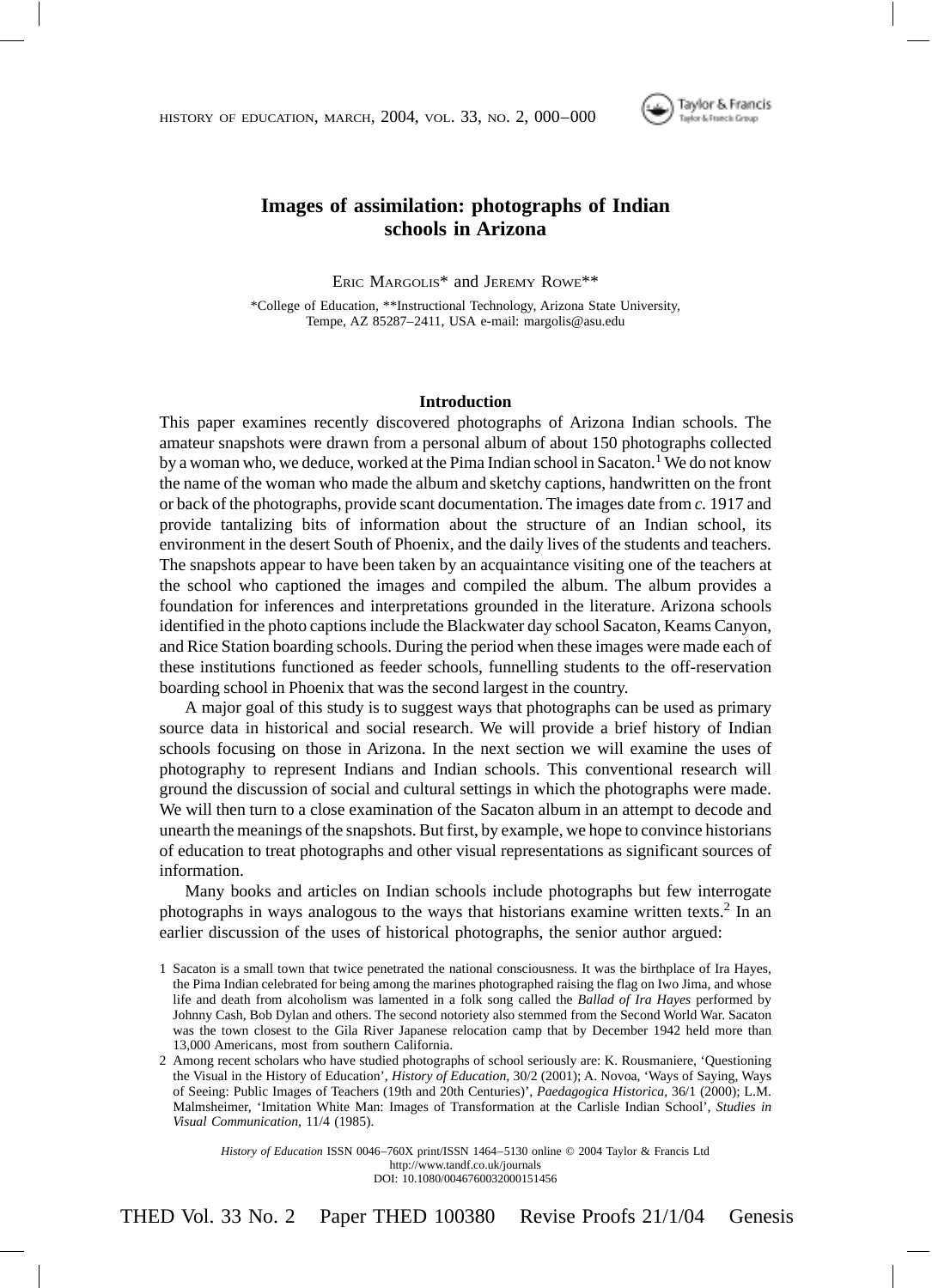

Figure 1. Little girls praying beside their beds, Phoenix Indian School, Arizona. Production Date 06/1900. Photographer, Alfred Fenton Messinger.

Photographs and written texts cannot be read or situated in identical ways. In fact, the meaning of a particular photograph typically is generated as much by the context in which it is found—site, collection, date, photographer, caption—as by the image itself. Certainly there are conventions at work within photographic images. We learned early to read the visual world in terms of the natural setting, the built environment, body language and facial expressions; photographic images have emotional content and meaning beyond our ability to describe verbally. Visual knowledge cannot be reduced to verbal description-and vice versa.<sup>3</sup>

Historians typically include photos as illustrations where they operate to reinforce the textual narrative, at best as an aid the reader's historical imagination, at worst as a sort of trump card—seeing is believing. For example, David Wallace Adams, in a provocative attempt to uncover the motivations of those who built the institutions for Native American schooling, reprinted 'Good Night' (figure  $1$ ).<sup>4</sup> This photo could fruitfully have been analysed as visual evidence to bolster Adam's argument that three 'fundamental considerations' drove the Indian school movement: Protestant ideology, a social evolutionary paradigm that imagined civilization as progress from savagery, and white Americans' thirst for land. Unfortunately he did not discuss the photo at all.

Messinger's 'Good Night' represents the first and second of these deep meanings particularly well. One way to tease out how meaning is created in the minds of viewers is to consider three concepts borrowed from semiology: iconic, indexical and symbolic.<sup>5</sup> These dimensions of meaning were employed by Richard Zakia and Mihai Nadin in an *Interpretant Matrix*® which they used to deconstruct advertisements. We have found their

<sup>3</sup> E. Margolis, 'Mining Photographs: Unearthing the Meaning of Historical Photos', *Radical History Review*, 40/January (1988), 35–6.

<sup>4</sup> D.W. Adams, 'Fundamental Considerations: The Deep Meaning of Native American Schooling, 1880–1900', *Harvard Educational Review*, 58/1 (1988), 7.

<sup>5</sup> These concepts were first employed by C.S. Peirce; cf. M. Jay, *Downcast Eyes: The Denigration of Vision in Twentieth-Century French Thought* (Berkeley and Los Angeles: University of California Press, 1994), 129n.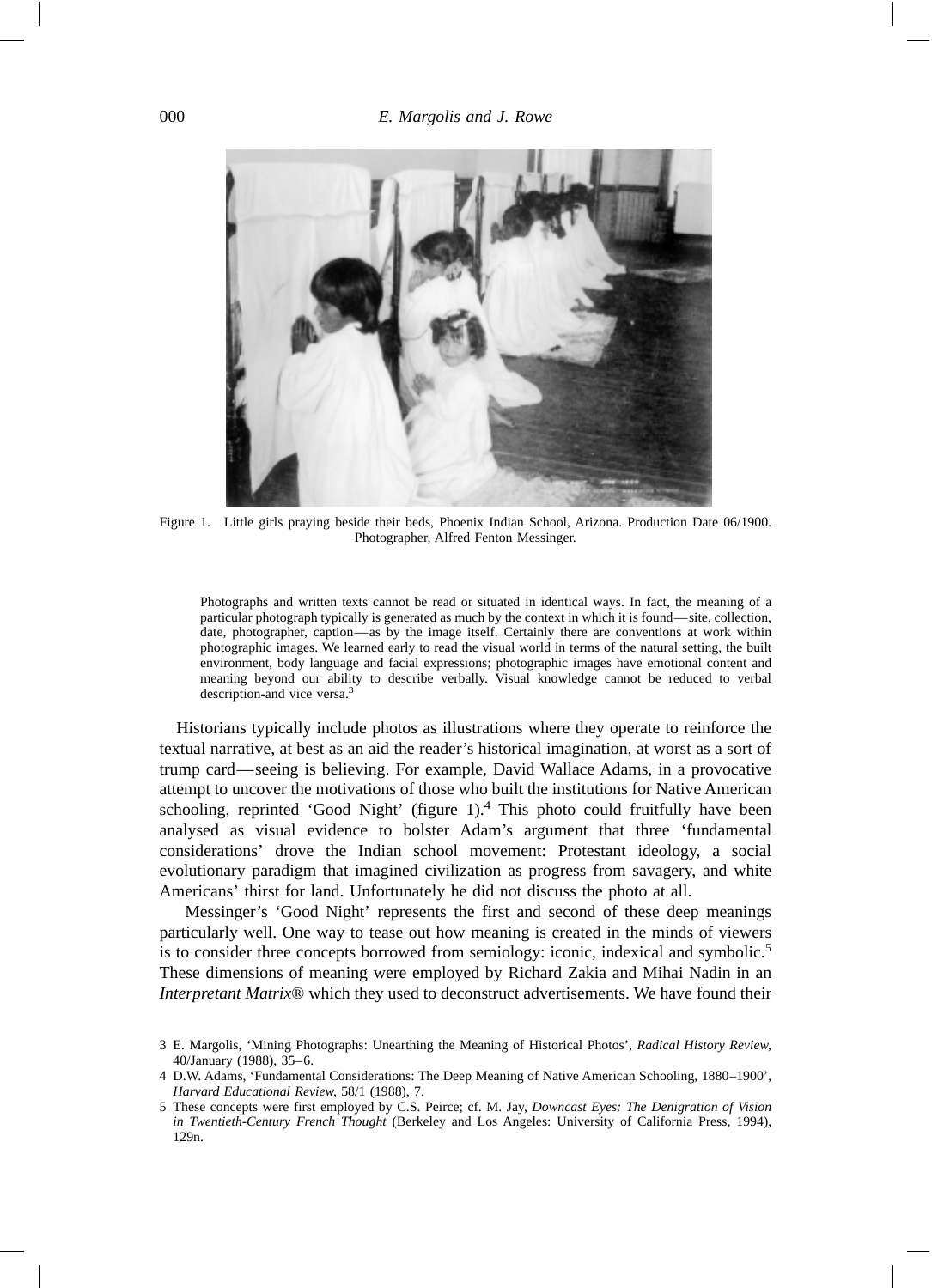matrix a useful heuristic in the analysis of historic photographs. As they wrote: 'Iconic signs maintain an atmosphere of familiarity; indexical signs express relations of proximity or connections in time and space; the symbolic components allow for the extensive sharing of meanings within a certain public sector.'<sup>6</sup> Iconic signs derive meaning because of likeness to the object of representation. Indexical signs point to other signs or things in the world to derive their meaning; all photos have an indexical dimension in that they are traces of a previous presence, like fossils or footprints. Symbolic signs derive their meaning from common cultural understandings. Thus in Western culture a snake has connotations symbolizing the fall and the Garden of Eden.

Using this semiologic paradigm, a careful examination of the photograph 'Good Night' reveals several possible meanings. On the iconic dimension one can notice that the little girls are dressed in white nighties, that their hair is combed and in most cases neatly tied, that they were posed but one child appears more interested in the photographer than the praying, that white sheets or blankets have been folded over iron bedsteads, that some of the girls are kneeling on rugs, and so on. Examining the indexical dimension, the caption printed with the photographic image points to the fact that in June 1900 at the Phoenix Indian School little girls were photographed at night by a photographer named Messinger. Actually, the title accomplished a bit of misdirection. Typical of interior photographs of this era, the artificial light used to permit the exposure created a bright scene with little indication of night-time ambiance. Thus the written words were chosen to influence the perception of the photograph, and thus help in the suspension of disbelief by blinding us to the some of the indexical features of the print itself. Additional kinds of pointing are accomplished by the pose. One is the girls' facing toward the light side of the frame and directing our attention toward the light; a second is the finger tents pointing upwards; a third is the child's gaze at the camera and hence at viewers of the image. While appearing to be a candid moment, her look was clearly part of the *mise en scène* constructed by the photographer since equipment and emulsions available in 1900 made candid indoor photography virtually impossible. The girl's gaze toward the photographer results in the impression of direct eye contact with the viewer and, in effect, her gaze pulls the viewer into the scene by suggesting that we are being seen. She alone has subjectivity, the other girls in the image whose faces are turned away, or in the case of the first girl has who has closed her eyes, exist simply as objects for our gaze. Other curious things about this the young girl's interaction with the camera include: her size, she is much smaller than the others and appears younger (note the babyish hands); the style of her hair, her curls and bows are much more 'stylish' than any of the other girls; and all the girls at this age were placed two to a bed, but she alone is paired with a much older girl. Also, she has a lighter complexion and a more Anglo appearance than the others. One could hypothesize that she was not a typical member of this girls' dormitory, and possibly extend the question to whether she was 'staffage', added to the scene by the photographer. If so her gaze may have another function: she accomplishes a wink of complicity between Anglo viewers and the school, allowing the viewer to imagine in her the 'ideal' for the other girls to emulate.

Iconic and indexical features provide essential information for viewers to be able to read the image but symbolic level features function most centrally to reinforce Adams's point about deep meaning. The image has a dark side and a light side. Western culture equates white and childhood with purity and innocence, and darkness with savagery and

6 M. Nadin and Richard D. Zakia, *Creating Effective Advertising: Using Semiotics* (Consultant Press, 1995).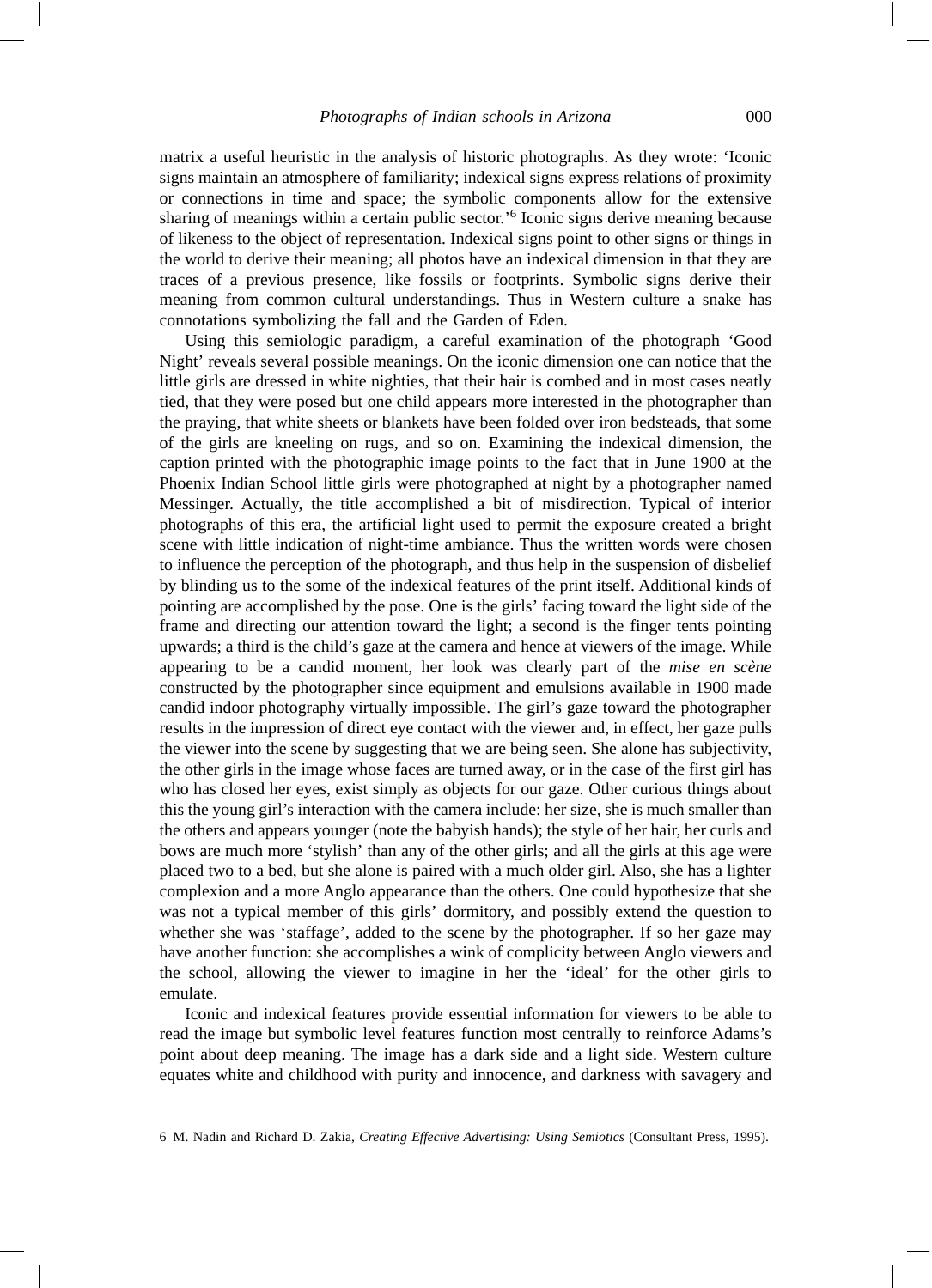the unknown (hence the heart of darkness). Children are thought to be innocent, but little girls are even more pure than little boys with their 'snips and snails and puppy dog tails'. In the divided image, the girls are part of the light (dressed in white); they face away from darkness and into the light. Without the white blankets carefully arranged over the institutional bedsteads the image of the girls would be dramatically different. Vertical slats of metal bedsteads would convey the harsh impression of imprisonment, with the young girls looking through iron bars. The posture of kneeling is associated with submission; in Christian culture the tented fingers symbolize prayer. The attitude of prayer, absent trappings of candles, church or clergy strongly suggests Protestant notions of individual salvation and personal morality. On the symbolic level, the image demonstrates to Anglo American viewers both the successful conversion of innocent Indian children to enlightened Christians, and their movement on the historical continuum from the darkness of savagery into the light of civilization. This suggests an alternative reading of the caption 'Good Night' as the opposite of heathenish 'bad nights' spent around the campfire.

In the study of visual evidence there are a number of additional analytic processes that are helpful:

Using photographs as primary source material requires gathering data about both the photograph and the social historical context within which it was embedded. One must discover something about why a picture was made, who made it and how it was made. Was it a candid shot or was it staged? Is it a trick? Was it taken for purposes of propaganda? As a documentary, advertisement, snapshot, corporate record, or even as a joke? It is also instructive to consider why and how the photo came to be preserved.7

Research on the context of the photo 'Good Night' revealed additional information. The National Archives website, where the image resides, offers this information on Record Group 75: Records of the Bureau of Indian Affairs (BIA), 1793–1989: 'These Exhibit panels made by the BIA possibly to demonstrate that the American Indians were provided with public services and assistance in effectively using their resources' (*sic*). The documentation tells us little about why the specific picture was made but confirms two things: first, that the photo was used by and preserved as part of the government's record collection and archival function and, second, that it was probably used as part of an exhibit to demonstrate the successful education and assimilation of Indian children—precisely the point Adams set out to make. Although Adams carefully argued the centrality of Protestant ideology and the up-from-barbarism paradigm to the Indian school movement and presented ample primary written texts in support of his thesis he did not do this with the image that was included only as a visual clincher. It is unfortunate because an analysis of the image would have strongly supported his thesis about the motives of the reformers, and the way they portrayed their programme to the public. Since deep motivations, such as those of the reformers, are often expressed in the unspoken language of symbol and image it would have served his purposes better if the image 'Good Night' had been treated and analysed as data, rather than as simply illustration. In the next section we will briefly discuss the boarding school movement.

#### **Indian boarding schools**

In several countries where Anglo European colonists occupied lands with large indigenous tribal populations, the local people were subjected to forced regimes of acculturation and

7 Margolis, 'Mining Photographs', 36.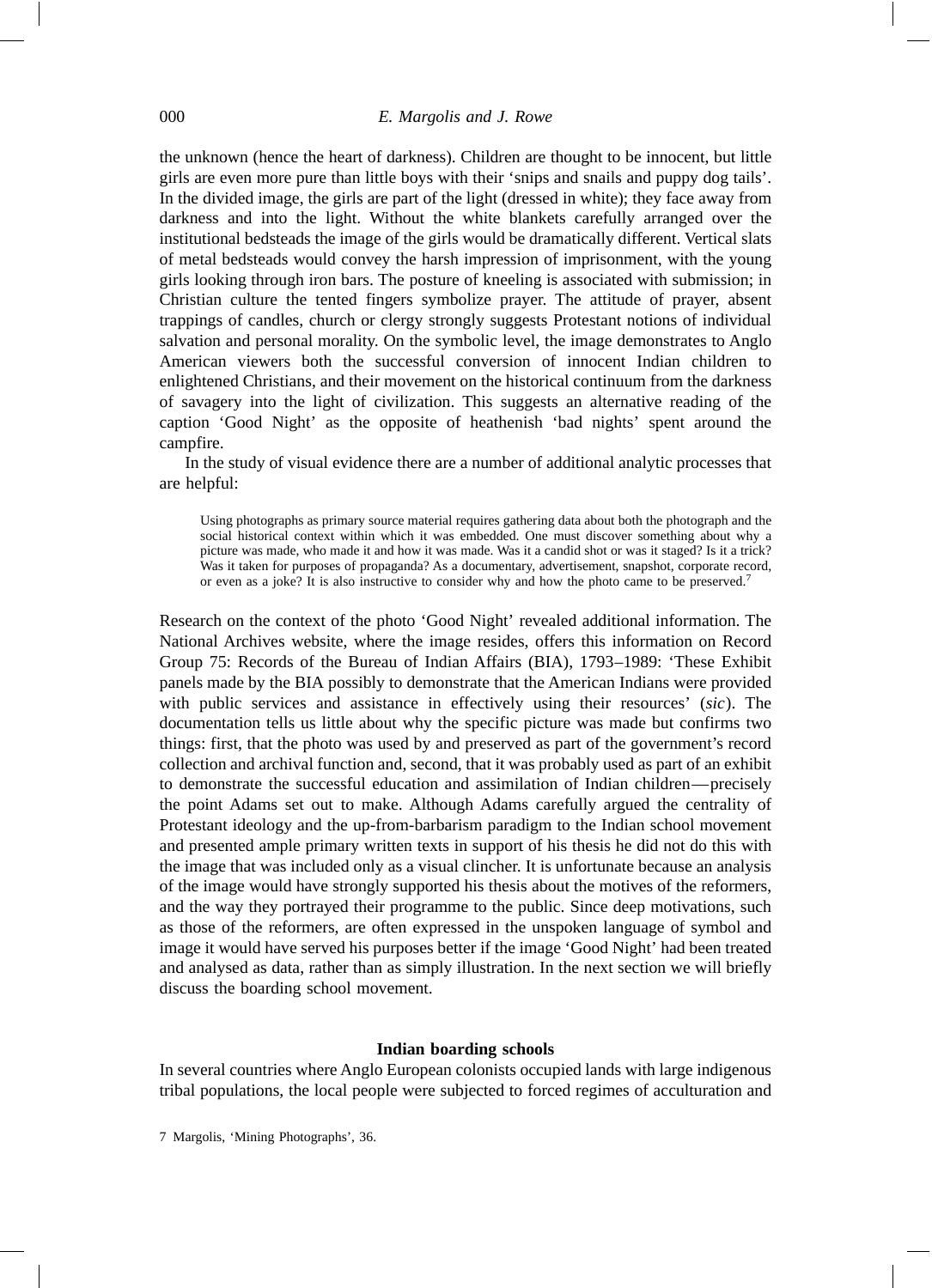assimilation. In the United States, Canada, Australia and New Zealand, young children were taken far from their parents and community, had their hair cut, were required to wear Euro-American dress and forbidden to speak their mother tongue.<sup>8</sup> In the USA, alongside quasi-military discipline and basic education, boarding schools provided vocational training, art and music education, and sports. Frequently young students were also placed with Anglo families for additional cultural re-education.<sup>9</sup> In some places Native children were adopted by white families. In each country the long-term goal of 'education' was to eliminate the indigenous culture and in some fashion submerge those populations in the dominant one.<sup>10</sup>

#### *Carlisle Indian School*

In the United States Captain Richard Pratt established the Carlisle Indian School in 1879. Pratt, like many other Anglo Americans, characterized tribal societies as 'Communistic', 'indolent', 'dirty' and 'ignorant', contrasting this with Western civilization, characterized as 'virile', 'peaceable', 'industrious' and 'individualistic'. Captain Pratt articulated a systematic programme of cultural extinction, arguing that: 'The Indian must die as an Indian and live as a man.' He believed in subjecting Native American youth to quasi-military discipline—uniforms and drill exercises alongside instruction in English and industrial training. Half of the day was devoted to labour, designed to instil industrial discipline in people thought to be naturally lazy. Conveniently, this provided much of the reproductive labour required by the schools and substantially reduced the expense of operation.<sup>11</sup> Sports and regimented band practice were likewise part of the disciplinary regime. Pratt developed a system called 'outing' to facilitate this enforced acculturation. In Pratt's outing system students were first taught English and then were placed with local families in Pennsylvania to attend public schools and participate in the community.<sup>12</sup> He was opposed to returning children to the 'Communistic government of the tribes'.<sup>13</sup>

<sup>8</sup> Historical treatments include: in the United States, L.R. Winer, 'Federal Legislation on Indian Education 1819–1970' (1972); J.A. Reyhner and Jeanne Eder, *A History of Indian Education* (Billings, MT: Eastern Montana College, 1989); D.W. Adams, *Education for Extinction: American Indians and the Boarding School Experience 1975–1928* (Lawrence, KS: University Press of Kansas, 1995). In Canada, J. Barman, Yvonne Hébert and Don McCaskill, 'The Legacy of the Past: An Overview', in *Indian Education in Canada Volume 1: The Legacy*, edited by Jean Barman, Yvonne Hebert and Don McCaskill (Vancouver: University of British ´ Columbia Press, 1986); J.R. Miller, *Shingwauk's Vision: A History of Residential Schools* (Toronto: University of Toronto Press, 1996); G. McMaster, 'Colonial Alchemy: Reading the Boarding School Experience', in *Partial Recall*, edited by L.R. Lippard (New York: New Press, 1992). In Australia, B. Cummings, *Take This Child . . . From Kahlin Compound to the Retta Dixon Children's Home* (Canberra: Aboriginal Studies Press, 1990), R. MacDonald, *Between Two Worlds: The Commonwealth Government and the Removal of Aborigines* (Alice Springs: IAD Press, 1995). And in New Zealand, L. Simon and L. T. Smith, eds, *A Civilising Mission?: Perceptions and Representations of the Native Schools System* (Auckland: Auckland University Press, 2001).

<sup>9</sup> We are using the term 'Anglo' as it has commonly been used in the American Southwest. The population was historically characterized as Indian (Native American), Mexican (including Mexicano immigrants and Mexican Americans or Chicanos) and Anglo, which included all sorts of English-speaking European Americans including recent immigrants and sometimes even Blacks.

<sup>10</sup> As Adams wrote in his explicitly entitled book *Education for Extinction*, 'The boarding school, whether on or off the reservation, was the institutional manifestation of the government's determination to completely restructure the Indian's minds and personalities' (p. 97).

<sup>11</sup> Ibid., 149–63.

<sup>12</sup> Malmsheimer, 'Imitation White Man', 55.

<sup>13</sup> R.A. Trennert, *The Phoenix Indian School: Forced Assimilation in Arizona, 1891–1935*, 1st edn (Norman: University of Oklahoma Press, 1988), 7.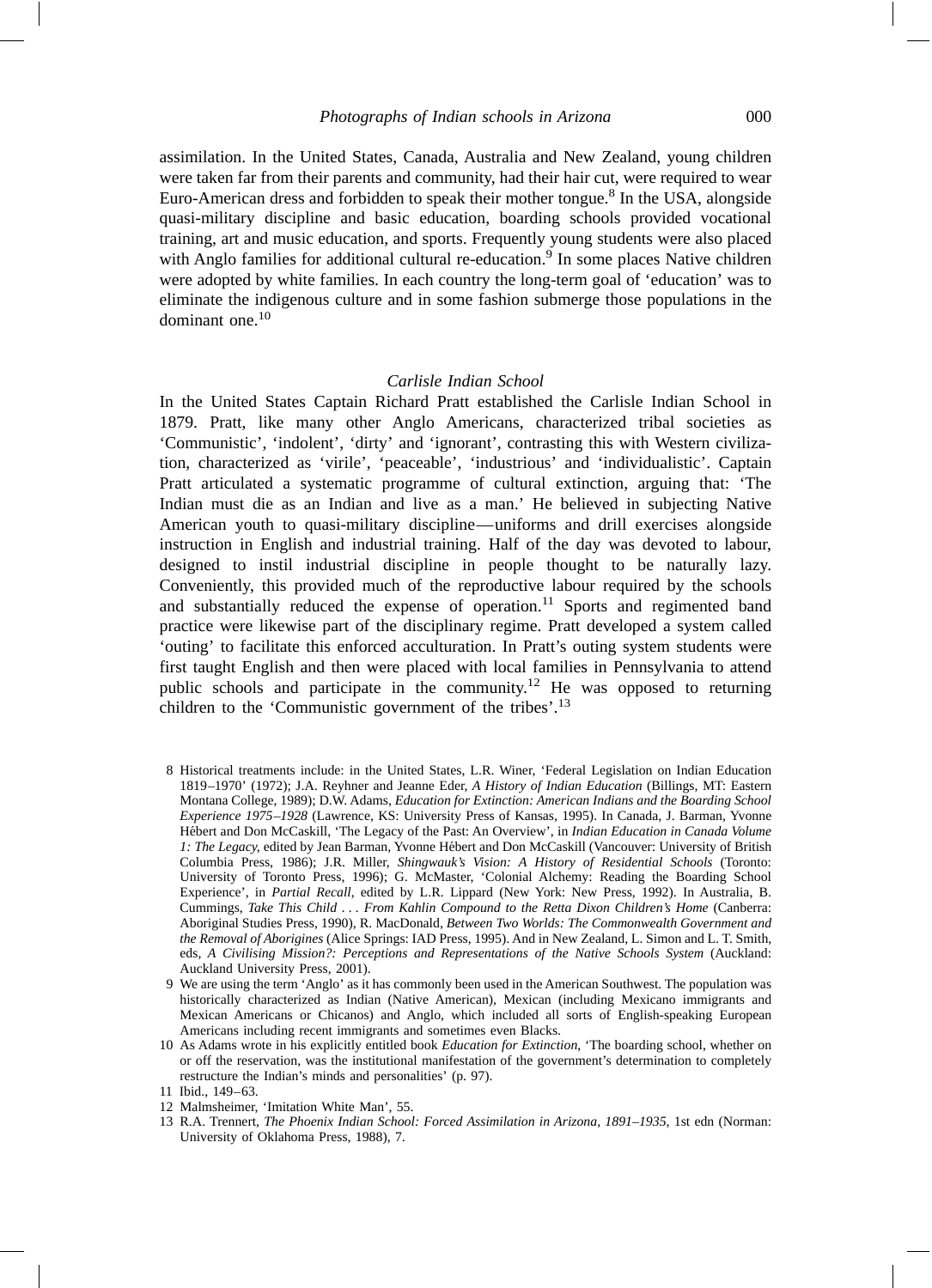Pratt's experiment at Carlisle laid the basis for a network of comparatively wellfunded federal institutions with a coherent curriculum intended to assimilate Native Americans into the dominant culture. Indian schools were supported by powerful politicians such as General Thomas Morgan, who became head of the Bureau of Indian Affairs (BIA) a decade after the founding of Carlisle and dramatically expanded the network of off-reservation boarding schools. Morgan justified the expense with the argument that it was cheaper to educate Indians than to kill them.14

#### *Phoenix Indian School*

In the 1880s the Anglo population of Phoenix, Arizona, began agitating Morgan to construct a school for the Pima and Maricopas who lived along the Gila River in the southern part of the state. While these were peaceable farming communities, who had actually aided the whites in their battles with more resistant tribes like the Apache, their culture was seen as amoral, indolent and worthless. Whites demanded that they be 'Americanized'. <sup>15</sup> Indian schools also offered Phoenicians substantial economic benefits: purchases of land and construction of buildings helped developers, federally funded school payrolls flowed directly into the community, and federal contracts supported local businesses that provided the school with services and supplies. Eventually the school even became a tourist attraction. For these reasons local boosters actively supported the school to promote the development of Phoenix. In 1890 the *Arizona Republican* estimated that the school might add US\$50,000 annually to the local economy. The newspaper wrote: 'In a few years our lands, now being so extensively planted with fruit trees and vines, would give employment to many of the pupils.<sup>'16</sup>

Robert Trennert, whose work remains the best source on the Phoenix Indian school, noted that the school promised to train Indian students and develop an 'outing' system different in intent from Pratt's experiment at Carlisle. Pennsylvania had few indigenous people when Carlisle was established; the Native American children brought there from the West were a curiosity to the locals and posed no threat to the dominant social order. In contrast, Arizona had the largest Indian population in the country and demands by ranchers, farmers and housewives for cheap labour transformed the 'outing system' into a structure of exploitation.17 The first superintendent of the Phoenix Indian school, Wellington Rich, took a different tack from Pratt's, stating: 'I have no sympathy with the scheme of *diffusing* the educated Indian youth among the whites, They should as a rule, in my opinion, return to their people and assist in the civilization of the latter.' As Trennert concluded:

From the beginning then, the Phoenix Indian School deviated from eastern expectations. It would not be another Carlisle, and the term 'Americanization', as used locally, had a different meaning. It was acceptable for the school to place great emphasis on vocational training, and students might even be encouraged to get work experience in town, but no one believed that large numbers of Indians were destined to live permanently in Phoenix as equals.<sup>18</sup>

<sup>14</sup> Adams, *Education for Extinction*, 20. Cited figures suggesting that eight years of schooling cost about 1200 dollars while it cost nearly one million dollars to 'kill an Indian in warfare'. See also Trennert, *The Phoenix Indian School*, 22.

<sup>15</sup> Trennert, *The Phoenix Indian School*, 12.

<sup>16</sup> Quoted in Adams, *Education for Extinction*, 58.

<sup>17</sup> Ibid., 162.

<sup>18</sup> Trennert, *The Phoenix Indian School*, 31, quoting Wellington Rich.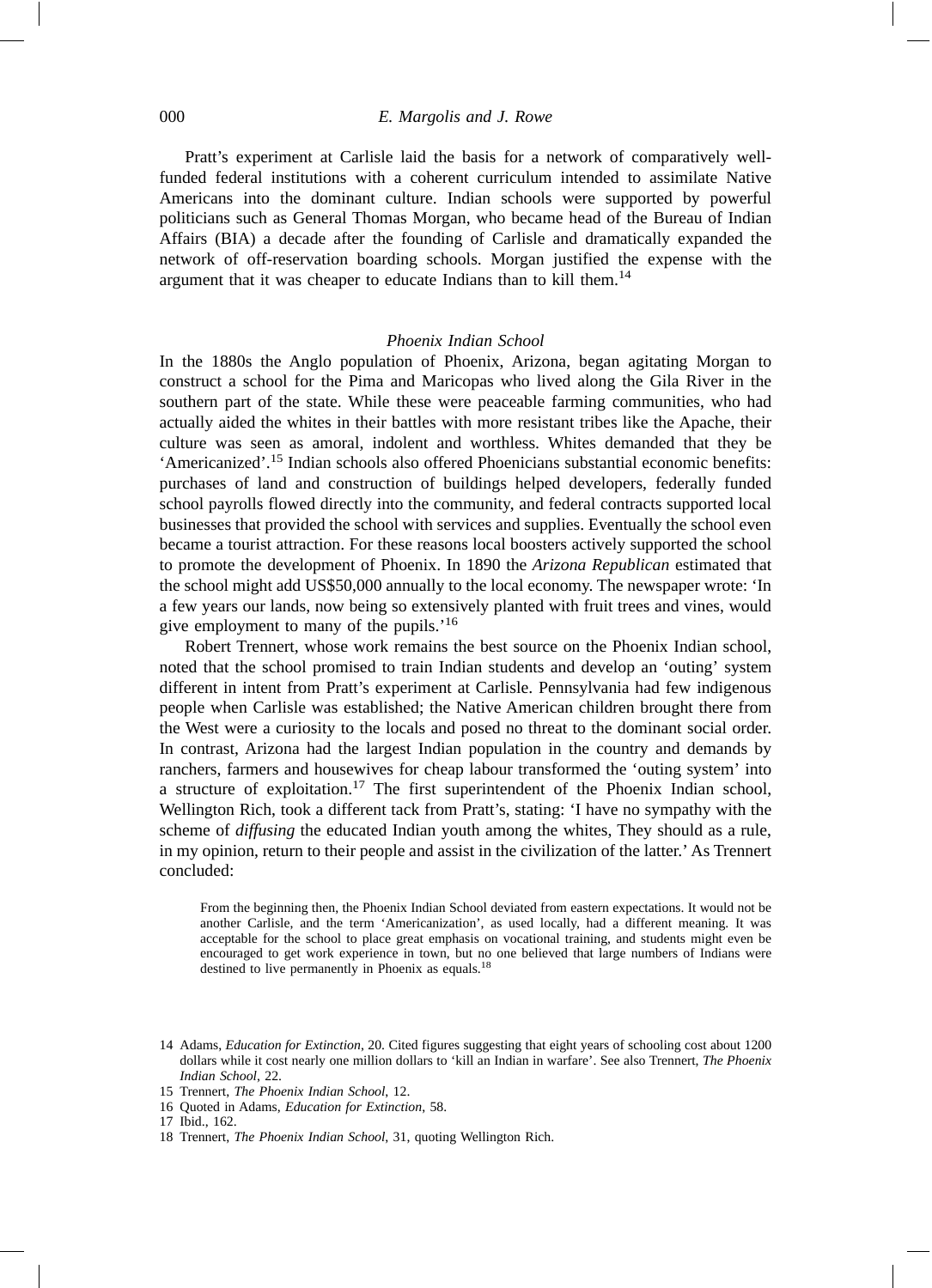In the 1890s day schools, mission schools and boarding schools for Native Americans were operating in a number of places in Arizona including the Navajo, Hopi, Apache, San Carlos and Papago reservations. Desiring to make his new school appear successful, Superintendent Rich recognized that he needed to recruit not just what Anglos denigrated as 'Blanket Indians' fresh off the reservation but also students who were fluent English speakers and had already been subjected to the regime of schooling. In the early 1890s he attempted to have an entire advanced class at the Pima school at Sacaton moved to the Phoenix school. Inevitably, regional schools like Sacaton came to function as feeder schools for the Phoenix boarding school, while the Phoenix school defined its position as the 'top of the educational pyramid'. 19

Superintendent Rich further argued that Indians had to be taught to desire commodities and to accumulate property: 'it is absolutely necessary that they be inspired with a strong desire for better homes, better food, better clothing, etc., than they enjoy in their natural state, and that they be qualified to obtain these things by their own exertions'. The hidden curriculum of capitalist consumption bolstered the overt curriculum of industrial training: 'Hence each one should be taught an industry or trained for a calling which he can utilize by means of which he can earn a good living and accumulate property after leaving school.' The end product would be an assimilated Indian, one whose traditional way of thinking and tribal lifestyle had been obliterated in favour of the individualism associated with American life.<sup>20</sup>

However, photographs of the school and classroom activities attest that what was being taught was not individualism at all; regimentation and discipline contributed the main message and military uniforms submerged individual personality. The curriculum emphasized marching, the rhythm of the time clock, rank and hierarchy, neatness and cleanliness—the hallmarks of industrial discipline. Apparently Pratt recognized the contradiction in this policy. In a letter dated 1882 supporting the outing system, he wrote: 'The order and system so necessary in an institution retards rather than develops habits of self-reliance and forethought. Individuality is lost.'<sup>21</sup>

### **Photography**

We will now turn to the peculiar role of photography in the history of Indians and Indian education.22 Indian schools and students were frequently photographed for purposes of documentation, and as official records the images were preserved in large numbers.

The first photographic interpretations of Native Americans date from daguerreotypes made in the 1840s. These images range from posed studio portraits from this era, to

20 Quoted in ibid., 34–5.

<sup>19</sup> Ibid., 36, 38.

<sup>21</sup> Quoted in D.H. DeJong, *Promises of the Past: A History of Indian Education in the United States* (Golden, CO: North American Press, 1993), 115.

<sup>22</sup> There are two main sources on Indian school photography: Lonna M. Malmsheimer's 1985 article 'Imitation White Man'; and the 1991 episode of the PBS series on the American Experience called: *In the White Man's Image*. See also the senior author's article on school photography: 'Class Pictures: Representations of Race, Gender and Ability in a Century of School Photography'. J.R. Miller suggested using photographs to help recover lost meanings of Native experiences with boarding schools in Canada, but she did not really grapple with the nature of photographic images or the problematics of employing images made by Anglo photographers in such an endeavour. A better essay on photos of Canadian boarding schools is by Gerald McMaster, who asked from a Native perspective 'Can photographs answer elusive questions of a history that has been repeatedly suppressed?'. He points to interesting images of resistance. G. McMaster. 'Colonial Alchemy: Reading the Boarding School Experience'. In *Partial Recall*, edited by L. R. Lippard, 77–87 (New York: The New Press, 1992), 77.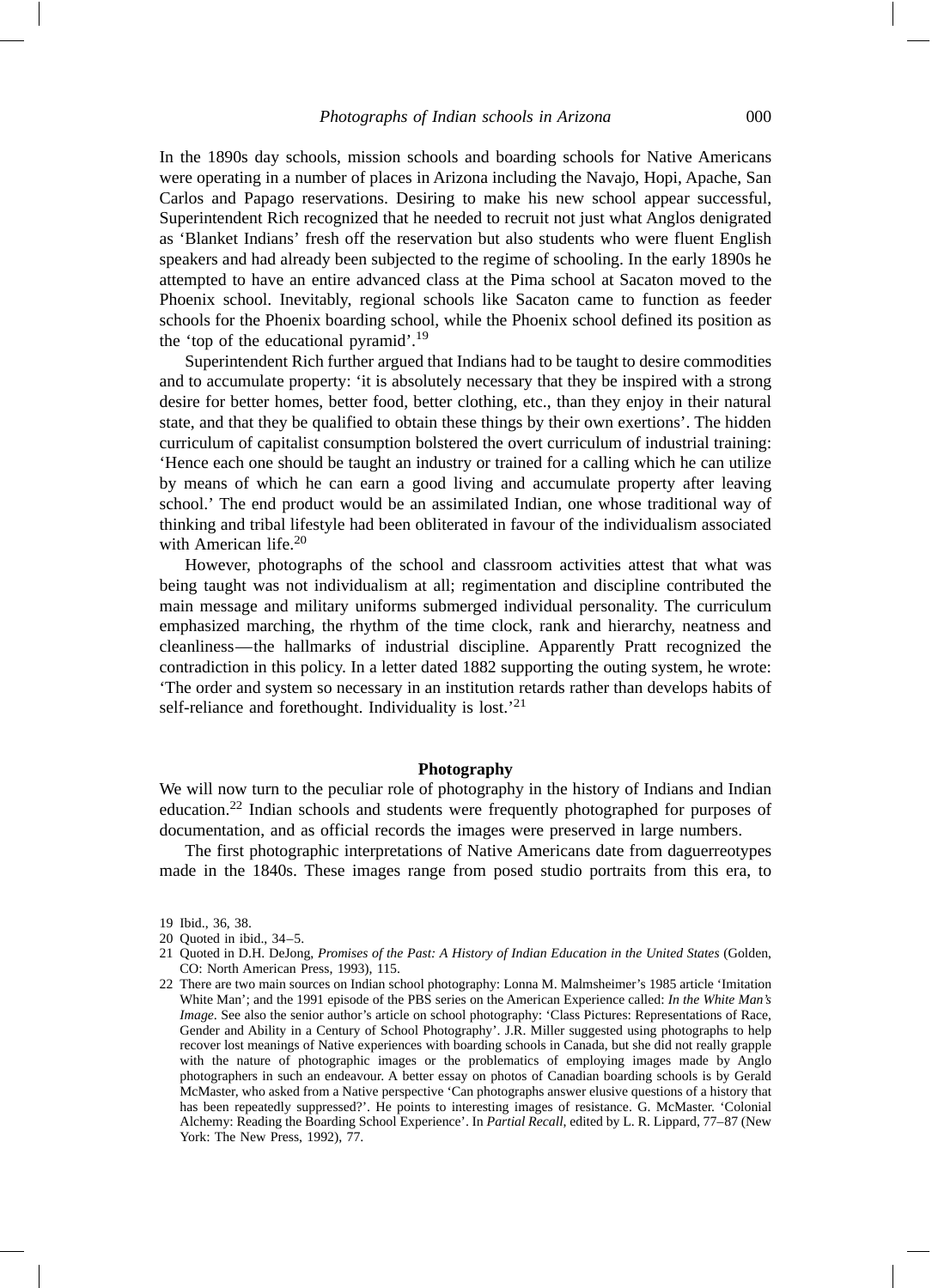

Figure 2. Chiricahua Apaches as they arrived at Carlisle from Fort Marion, Florida, 4 November 1886. Photographer J.N. Choate. Hugh Chee, Bishop Eatennah, Ernest Hogee, Humphrey Escharzay, Samson Noran, Basil Ekarden, Clement Seanilzay, BeatriceKiahtel, Janette Pahgostatum, Margaret Y. Nadasthilah, Fred'k Eskelsejah, Denver Public Library X-32903.

diplomatic visits to Washington, and environmental portraits from the surveys and expeditions in *cartes-de-visite*, stereo and cabinet card formats. Scholars have noted that at Carlisle students were photographed individually and in groups when they arrived from the reservation in native dress. They were photographed again after a period during which, as Malmsheimer noted, they had lived in cloudy Pennsylvania long enough to have lost their suntan and become visibly whiter, and they had been 'scrubbed', had their hair cut and were dressed in military uniform.23 While some of the 'before' photographs were posed informally, the 'after' shots carefully conformed to established conventions of middle-class portraiture, thus reinforcing the predominantly Anglo viewers' perception that a 'civilizing process' was being documented. Pratt termed such paired portraits 'propaganda' and consciously employed them to demonstrate the change from 'Indian' to 'man', from barbarism to civilization. Malmsheimer explained that Pratt intended 'Transformation of the body (to stand) for transformation of the soul'. 24

Figures 2 and 3 are illustrative of Pratt's effort to use photography to demonstrate the success of his school. In the 'before' picture many of the children are barefoot although one wears what appear to be riding boots. They are not wearing traditional garb, but apparently whatever cast-off clothes they wore when they arrived at school. A few of the boys have their arms folded in a gesture that McMaster interpreted as resistance.<sup>25</sup> The three women stand front and centre, independently, not touching. Being posed outside adds to the 'vagabond' sense of the group. In the 'after' shot, a group portrait taken indoors against a neutral backdrop shows everyone in clean uniforms with neatly combed hair. The group has been carefully posed in a symmetrical tableau. Indeed, as

<sup>23</sup> Malmsheimer, 'Imitation White Man: Images of Transformation at the Carlisle Indian School', 66n.

<sup>24</sup> Ibid., 59, 56.

<sup>25</sup> McMaster, 'Colonial Alchemy'.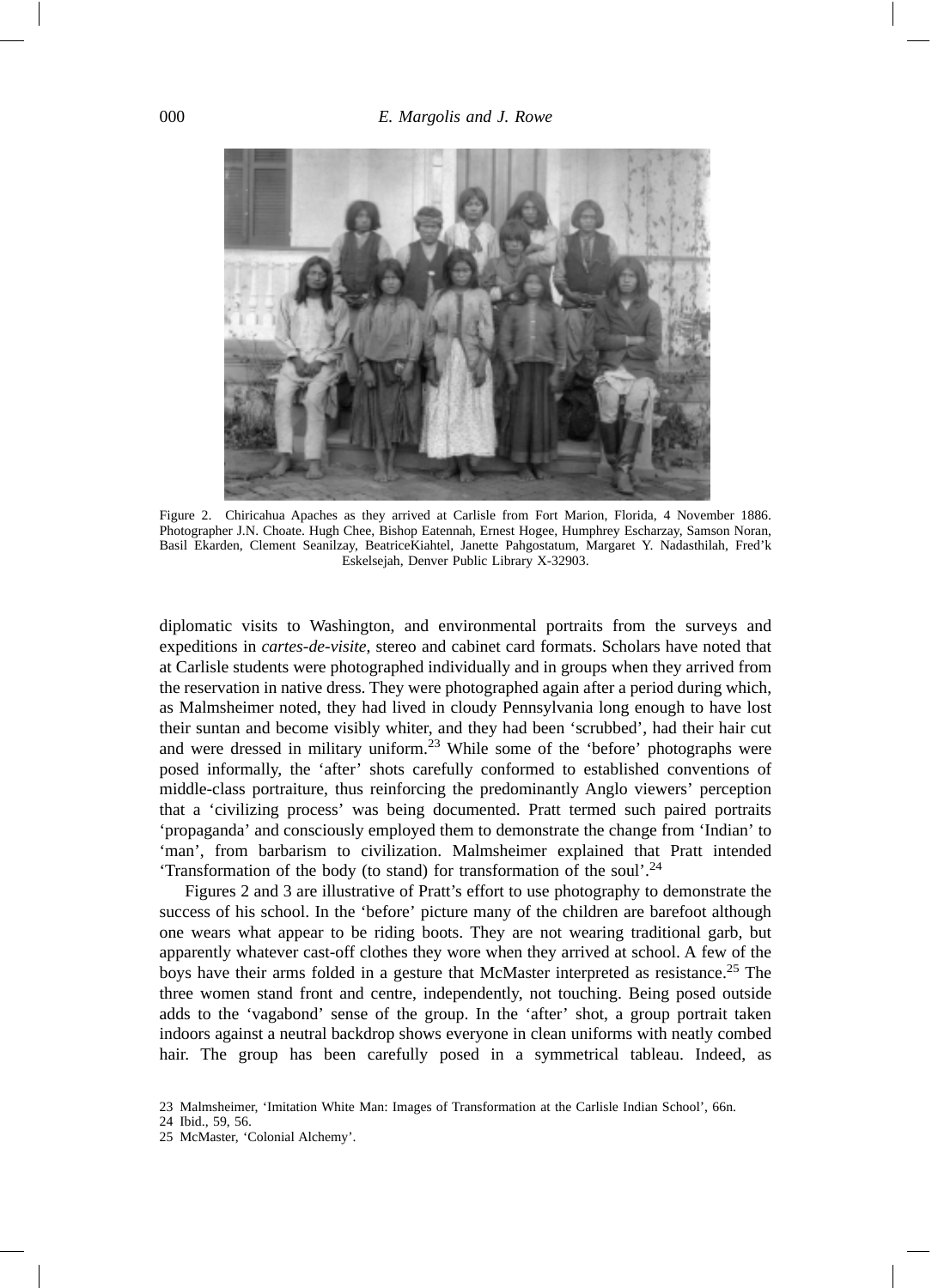

Figure 3. Chiricahua Apaches (the same pupils) four months after arriving at Carlisle 1886. Photographer J.N. Choate. Studio portrait (sitting and standing) of Samson Noran, Fred'k Eskelsejah, Clement Seanilzay, Hugh Chee, Ernest Hogee, Margaret Y. Nadasthilah, Humphrey Escharzay, Beatrice Kiahtel, Janette Pahgostatum, Bishop Eatennah, and Basil Ekarden, Denver Public Library X-32904.

Malmsheimer suggested, they do appear 'lighter'. The three women lean on each other and are surrounded protectively by the young men in a pose more in keeping with Anglo gender roles. Hands over heart and hats in hand replaced the folded arms. The effectiveness of Pratt's propaganda of the image, and a testimony to the suspension of disbelief common to nineteenth-century viewers of photographs, can be read in the words of Merrill Gates, who, as Adams put it, 'had seen the photographs' and in them had recognized the 'transformation of the soul':

They came children; they return young men and young women; yet they look younger in the face than when they came to us. The prematurely aged look of hopeless heathenism has given way to that dew of eternal youth which makes the difference between the savage and the man who lives in the thoughts of an eternal future.26

Photographs taken by Anglo photographers for Anglo viewers played a unique role in manufacturing images of assimilation. Promotional photographs, and after about 1905 images reproduced in large quantities as postcards, emphasized uniformed Native Americans in formation, engaged in sports and occupational training, hard at work, or studying in dormitories or individual rooms with sparse Victorian decor. Schools were represented as imposing institutions and/or park-like campuses.27

Alfred Fenton Messinger, the photographer who created the image 'Good Night' described earlier, provides an example of photographic representation of an Indian school at the turn of the century. Messinger was a bookkeeper at an agricultural implement dealer in Phoenix who entered a commercial photography partnership with William Altenburgh

<sup>26</sup> Adams, *Education for Extinction*, 56, quoting Merrill Edward Gates, 'Land and Law as Agents in Educating Indians' (1885).

<sup>27</sup> Margolis, 'Class Pictures', 26–9.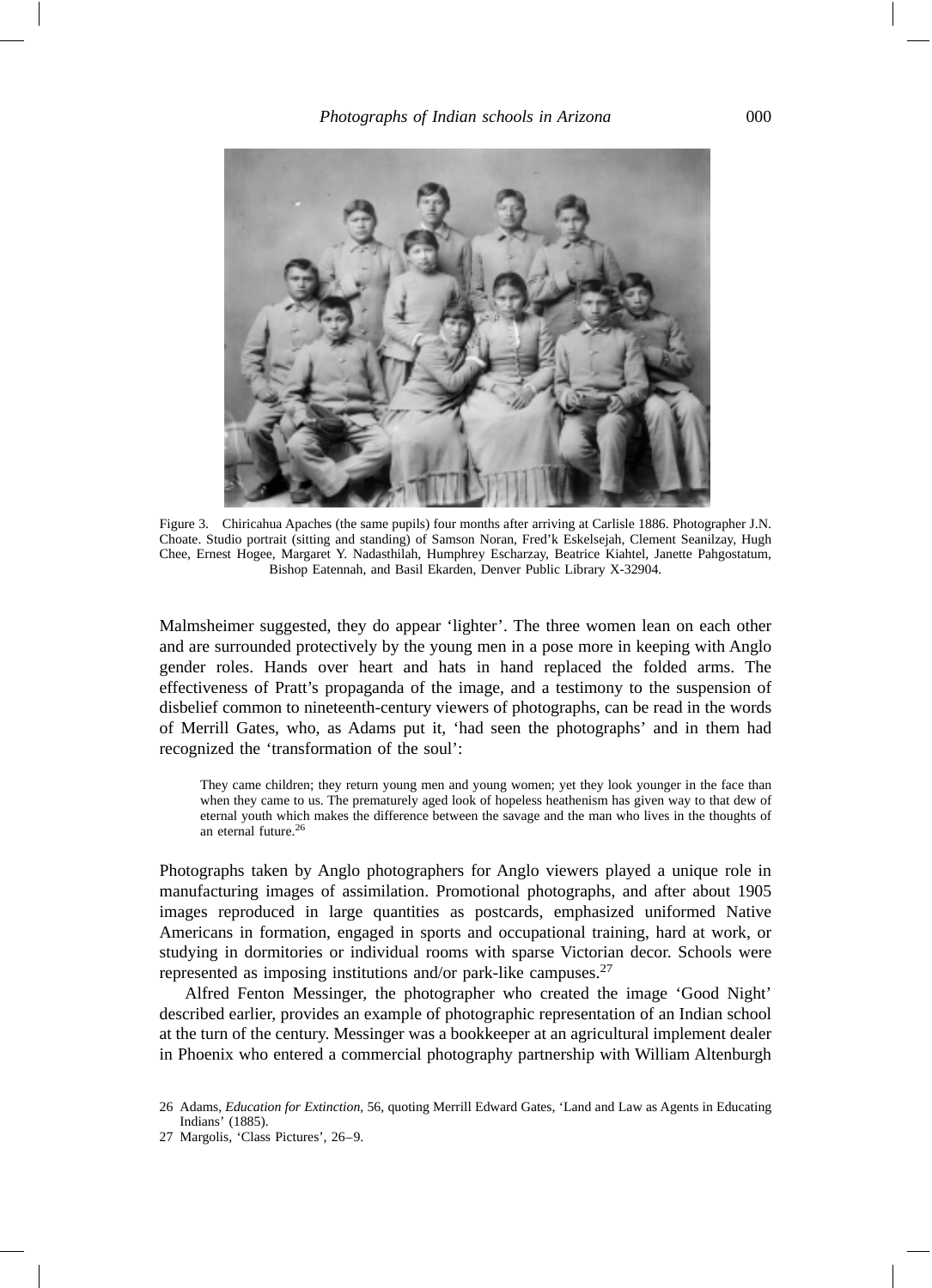in 1897.28 The partnership soon faltered and Messinger continued to operate on his own as 'Messinger Viewist'. <sup>29</sup> Based on prints in a studio album, Messinger apparently received a commission to document the Phoenix Indian School. In June 1900 he made a series of photographs at the recently completed facility. Preserved images begin at the entrance arch, then progress down the entrance drive to the office and adjacent fountain. He photographed each building at the site. These images are typical architectural views and he used newly planted trees to frame the buildings. Prints were marked with a rubber stamp that produced captions and the photographer's credit on each one.

Messinger included interior images of dormitories and their decor. It is likely that 'Good Night' was made during these efforts. The series of images also included students posed in clean, well-organized classrooms photographed with a slightly wide-angle lens. Boys' classes emphasize occupational training; students dressed in crisp uniform pants and white shirts are shown drafting, drawing and woodworking. Girls were typically dressed in white aprons and photographed in domestic science, cooking, sewing and knitting classes. A few images were simply class portraits, others depicted activities including exercise class, farming and the uniformed Indian School band posed at the gazebo. Messinger also photographed floats produced by the Indian School for the Mid-Winter Carnival. Each float reproduced common stereotypes of Native Americans during this era. One float was a traditional *travois* carrying a student and school banner. Another depicts a patriotic theme complete with a student dressed as Uncle Sam and was titled 'Greater America: Peace on Earth. Good Will Toward Men'. A third float had younger students posed around a giant papier mache prop to create a float with the theme of the ´ 'Old Woman who lived in a Shoe'.

Impressions of Native Americans conveyed by school photographic campaigns dovetailed perfectly with the Indian documentary project of Edward S. Curtis. The first volume of his massive 20-volume work *The North American Indian* was published in 1907. Like many earlier 'ethnographic documentation' projects, Curtis injected editorial control by adding or modifying the costumes and props that appear in the images. Curtis called photography an 'art-science' defining a role for the documentary photographer that went beyond notions that photographs were 'documents' in the sense of 'objective representations of what his subjects were'.<sup>30</sup> Curtis selected subjects that seemed to him to be noble primitives and carefully posed them to reinforce that perception. Solomon-Godeau argued that 'photography functions to ratify and affirm the complex ideological web that at any moment in historical time is perceived as *tout court* . . . photographs depicting the exotic native Other became fuel for the *mission civilisatrice*. 31

From time to time Curtis manufactured costumes or dressed his subjects in 'Indian' clothes that he carried around in a trunk; he used scrims and tents to eliminate unwanted backgrounds, manipulated depth of field and used framing to eliminate signs of modern life from the images he constructed; to further isolate the subjects he retouched, cropped and dodged images in the dark room.32 Close analysis of Curtis's photographs performed by Christopher Lyman, James Faris and others have revealed how he consciously created a vision of the 'untutored savage' and a 'vanishing race'. Faris's detailed examination of

<sup>28</sup> Phoenix City Directory 1897 (Phoenix Directory Company).

<sup>29</sup> Phoenix City Directory 1899–1900 (Phoenix Directory Company).

<sup>30</sup> C.M. Lyman, *The Vanishing Race and Other Illusions: Photographs of Indians by Edward S. Curtis* (Washington, D.C.: Smithsonian Institution Press, 1982), 18.

<sup>31</sup> A. Solomon-Godeau, *Photography at the Dock: Essays on Photographic History, Institutions, and Practices* (Minneapolis: University of Minnesota Press, 1991), 171–2.

<sup>32</sup> Lyman, *The Vanishing Race and Other Illusions*, 62–8.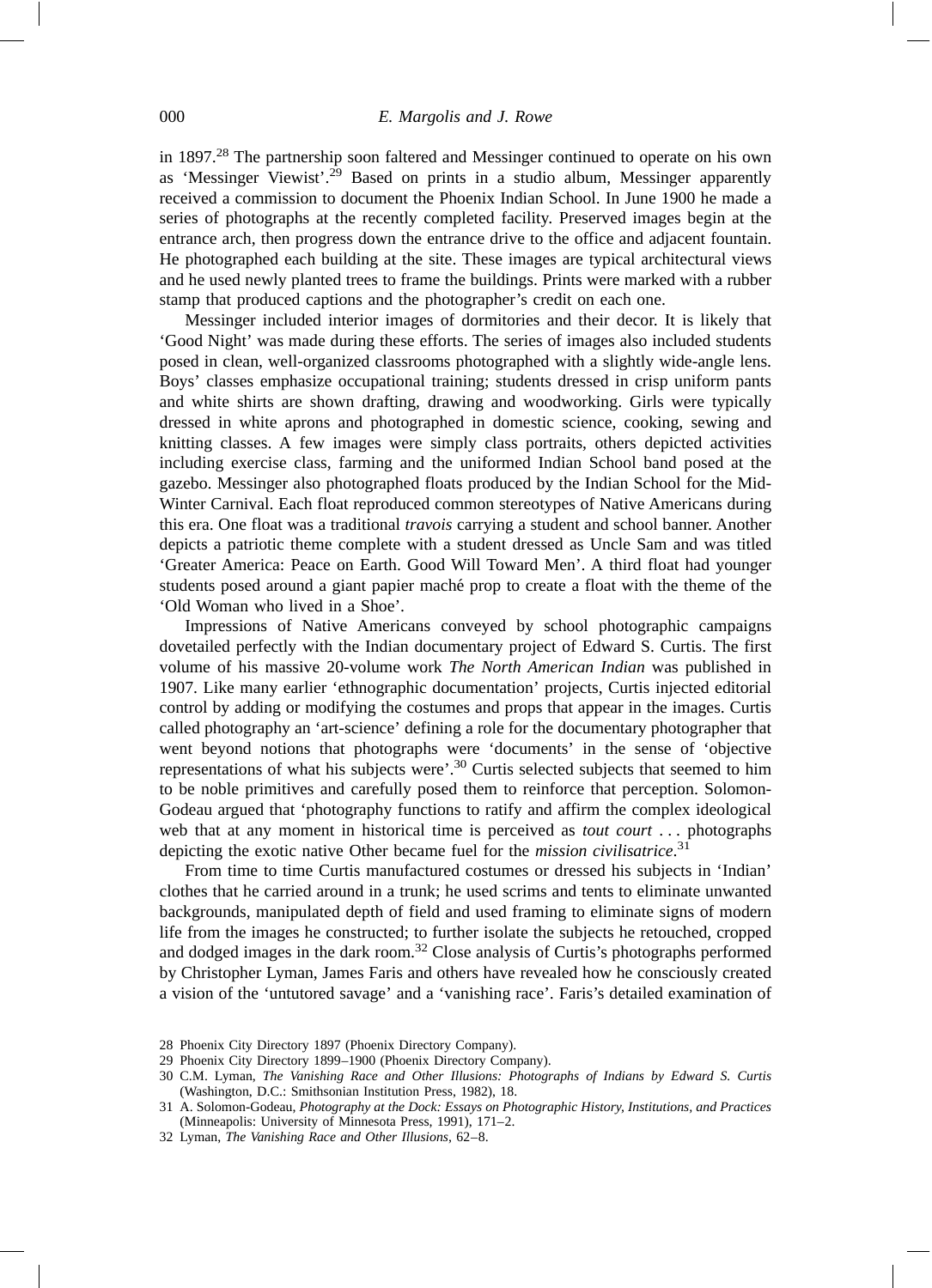Curtis's Navajo photos demonstrated empirically that 'his Navajo work was completely set up, using not only "phony" costumes, additions and poses . . . but, indeed, in some cases, actual phony Navajo'.<sup>33</sup> Lyman read the symbolism in Curtis's photo, entitled 'The Vanishing Race—Navajo', in this way:

A line of Indians diagonally traverses a murky foreground (the present) toward a threatening wall of darkness (the future) above which is an aura of light (Curtis's hope for improvement of Indians through assimilation into White culture).34

Like everyone, Curtis viewed the world through cultural frames of reference that operated as lenses and blinkers which allowed him to focus on certain facets while obscuring others. As Lyman noted: 'Just as it was difficult for Curtis to see Indians for what they were through the veil of his culture at the time, so it is difficult for us to see him and his work for what *they* were through the bias of our time.' <sup>35</sup> Events since 1900 cannot be forgotten, and from our vantage in the twenty-first century there is no way to see except through the bias of our time. The implications of this are profound, and raise a central issue for this investigation. How is it that photographs of Indian students and schools that were made to represent enlightenment and assimilation—in a word Progress—have come to many modern eyes to be images of oppression?

Alan Sekula posed another question central to our project: 'How is historical and social memory preserved, transformed, restricted, and obliterated by photographs?'<sup>36</sup> Drawing attention to the problems of interpretation posed by historic photos, Sekula warned that 'Photography constructs an imaginary world and passes it off as reality'.<sup>37</sup> He termed as fallacy assumptions that photographs 'transmit truths', 'reflect reality' or are 'historical documents'. 'The very term document entails a notion of legal or official truth, as well as a notion of *proximity to* and verification of an original event.' <sup>38</sup> In contrast with the view of photos as documents, Sekula drew attention to what he termed the 'semantic availability' of images:

. . . not only are the pictures in archives often *literally* for sale, but their meanings are up for grabs. . . . This semantic availability of pictures in archives exhibits the same abstract logic as that which characterizes goods on the marketplace.<sup>39</sup>

In an earlier article called 'Class Pictures', Margolis echoed this perspective, noting:

In other words, regardless of the intent of the photographer, captions and documentary evidence preserved with the image, or attempts by the repository to control or restrict usage, photographs can and often are used in ways that may be quite antithetical to the original meanings. Ripped free from context, photographs become free floating signifiers that appear to be little snippets of reality and can be used to bolster or 'prove' a variety of contradictory theses.<sup>4</sup>

- 33 J.C. Faris, *Navajo and Photography: A Critical History of the Representation of an American People* (Albuquerque: University of New Mexico Press, 1996), 108.
- 34 Lyman, *The Vanishing Race and Other Illusions*, 80.
- 35 Ibid., 19.
- 36 A. Sekula, 'Photography between Labor and Capital', in *Mining Photographs and Other Pictures: A Selection from the Negative Archives of Shedden Studio, Glace Bay, Cape Breton. 1948–1968*, edited by B.H.D. Buchloh and R. Wilkie (Halifax: Press of the Nova Scotia College of Art and Design, 1983), 193.

38 Ibid., 198.

<sup>37</sup> Ibid., 195.

<sup>39</sup> Ibid., 194.

<sup>40</sup> Margolis, 'Class Pictures'. An anonymous reviewer of this article on school photography correctly pointed out the reflexive confirmation of this quality of the image with the observation that: 'One possible "antithetical" use, of course, is the sort that occurs in this article: critical social analysis of pictures not made with this purpose in mind.'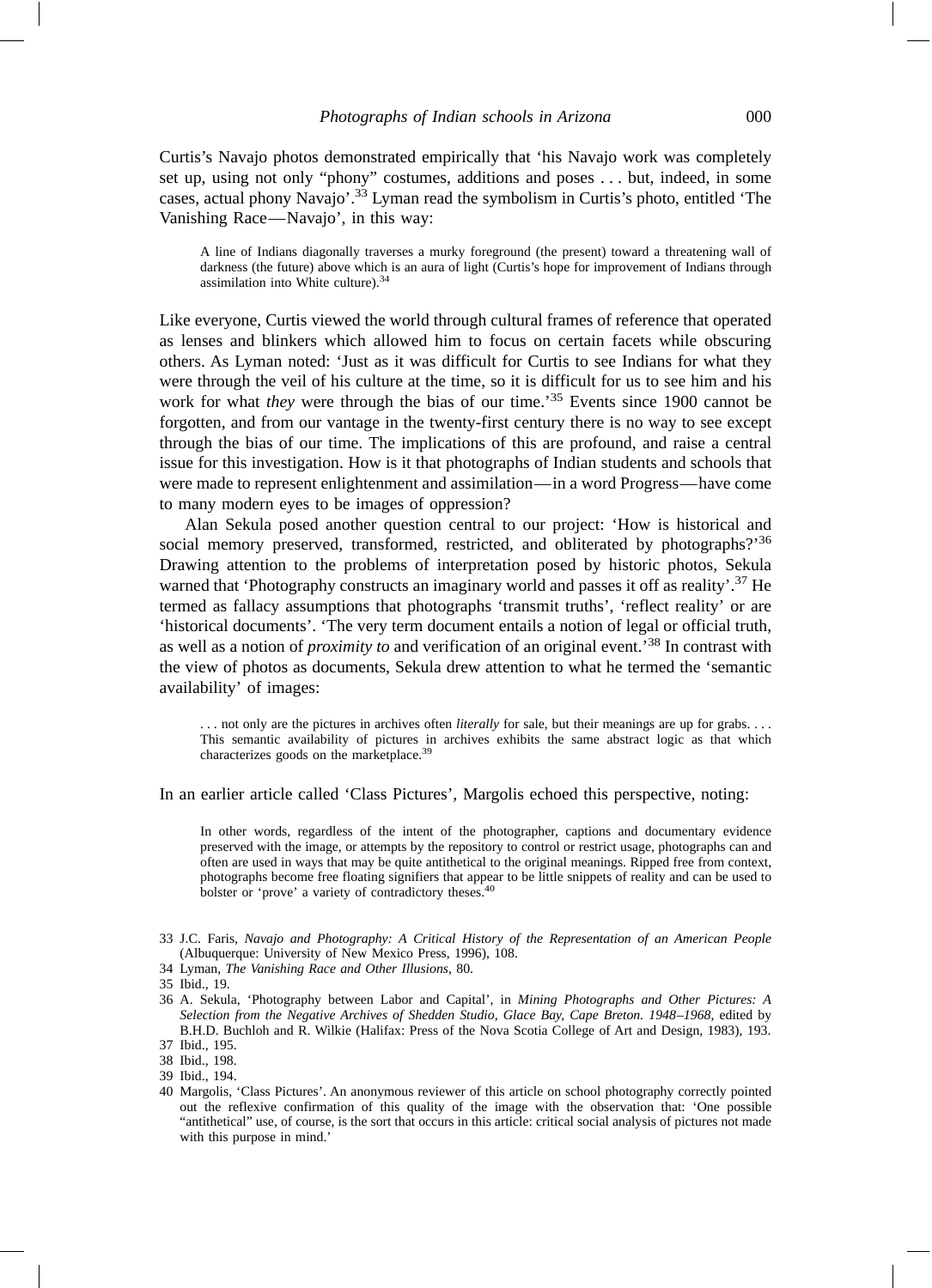Each time a photograph is examined, three variables combine to provide meaning: the photographer's intent, the image itself and the perspective of the viewer. The photographer's intent can frequently be inferred or deduced from captions, documentary material, the context of other photographs in a series, etc. The image itself can be examined from a number of perspectives including the disciplines of semiotics, history, cultural criticism, literature and so on, the goal being to describe as deeply as possible elements and meanings of the image. The last variable in this equation is the one to which Sekula's observation speaks most directly. The goal of the first two investigations is to gather as much evidence of meaning as possible concerning the image in question. The third variable, the standpoint and project of the observer, synthesizes the selection and codification of meanings from among the knowledge, experience and personal perspective of the viewer. Whether, for instance, the observer focuses on technical ability, artistic style, symbolic meaning or historic context—and which of the available meanings is chosen or foregrounded—has to do with the stance and standpoint of the observer. In the discussion of the Arizona album that follows we will provide some thoughts, interpretation and analysis, and possible answers to the questions raised by Sekula and Solomon-Godeau.

# **The Arizona Indian schools album**

## *Description*

As inexpensive hand-held cameras became popular in the 1890s and fostered amateur photography, images made at Indian schools by visitors, teachers and staff reflected themes similar to those emphasized by the professional photographers, and provide compelling vernacular views of the pervasiveness of the acculturation efforts. The Sacaton album is one such construction. The album was purchased with no provenance, and had changed hands several times before being acquired. Surprisingly, because they could have easily been sold separately, a group of unmounted duplicate prints was purchased with the album. These proved to be extremely helpful because several had pencil notations that added information to the photographs mounted on the album pages.

Without provenance, analysis of the album required obtaining as much information as possible about the images so as to build a logical context for understanding the images and the meaning of the album as a whole. The second author has developed a three-level structure for organizing context:

Evidence—objective, factual, documentary information provided by the photograph or its context (e.g. format, content within the photograph, attribution to photographic studio based on imprint or printed identification from the period, etc.)

Interpretation—deductions built on circumstantial evidence and context that can be clearly verified to and by others (e.g. dating from format or image content, verification of period or more recent written identification, comparison with other known images, etc.)

Speculation—subjective attributions that extend the interpretation based on less concrete evidence, or emotional reaction to the image.<sup>41</sup>

Unattributed albums of photographs by amateur photographers thus offer a significant challenge. It is important to note that any deductions can only be as accurate as the weakest link in the information that is available about the image at a given time. As new

<sup>41</sup> J. Rowe, *Evidence, Interpretation, and Speculation: Thoughts on Kaloma, the Purported Photograph of Josie Earp* (Main Antique Digest, 2002 [cited 2 March 2003]); [available from http://www.maineantiquedigest.com/articles/oct02/josi1002.htm].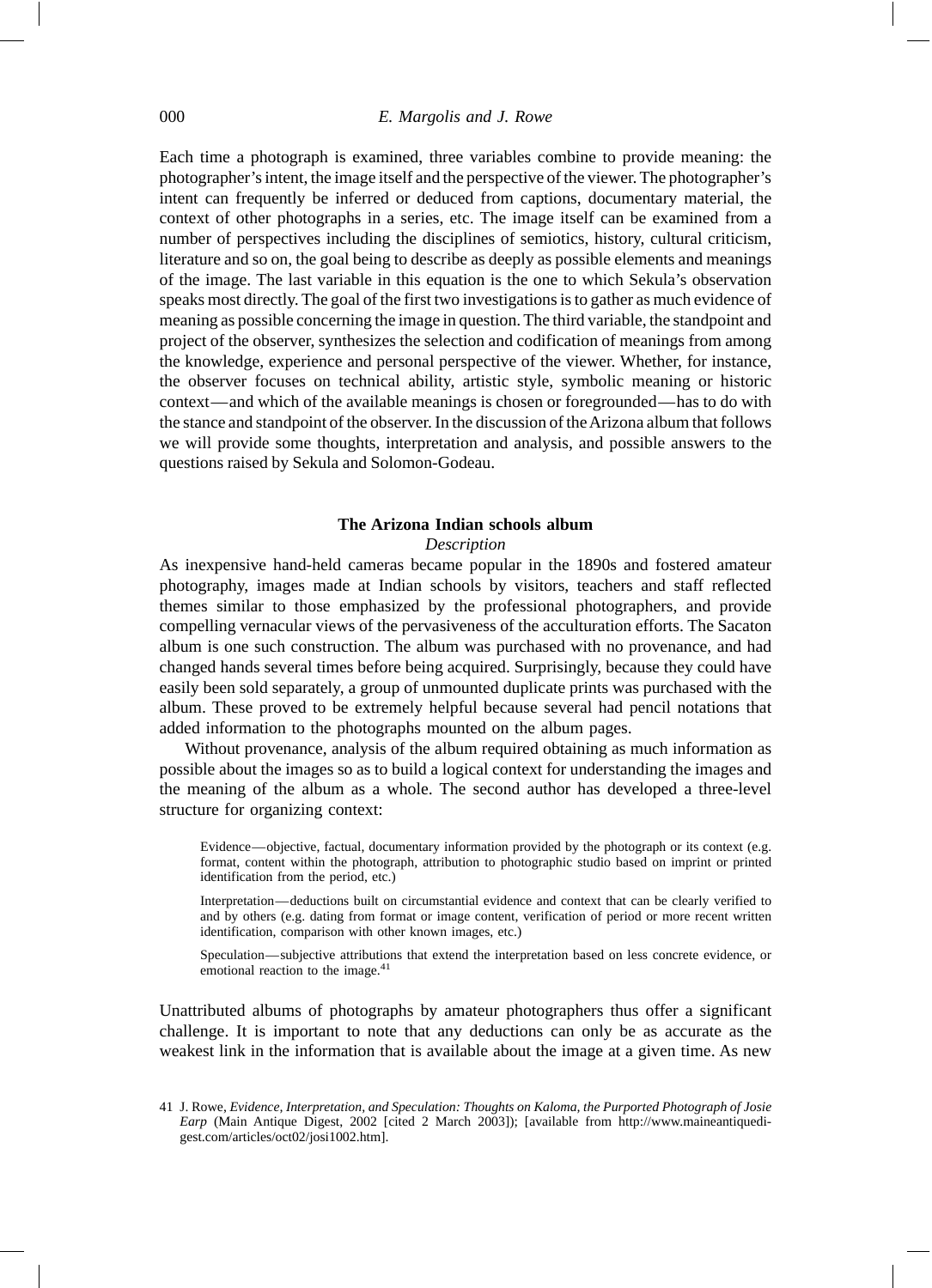

Figure 4. Field Matron, Sacaton Indian School. From the collection of Jeremy Rowe, Mesa, Arizona. © 2002

information is located, it must be compared with current knowledge and checked for 'fit' with previous hypotheses and interpretations.

In the Sacaton album the photos were not made by a trained photographer with a sophisticated aesthetic eye. They are primarily snapshots, taken in reaction to the environment of the school and events and activities that occurred. While none of the individual shots is as symbolically rich as 'Good Night' or 'The Vanishing Race—Navajo', the barren landscape, the depiction of the regimentation of even unstructured and recreational activities, and the choice of photographic subjects paints a chilling picture of the strictness and structure used to ensure assimilation. Most interesting to the modern viewer is the naturalness of representations that in many cases seem to be harsh violations of childhood.

Who is the lady of Lofty mein Who walks about with the air of a queen And movement as steady as a Ford machine Why sonny that's our matron

Who is busy as a big bumble bee Getting us up promptly at reveille And calling us down in a stinging hey Why laddie that's our matron

Who is high mistress of this whole works Sees that no loafer his duty shirks And about the place no deadly germ lurks You're right lad that's our matron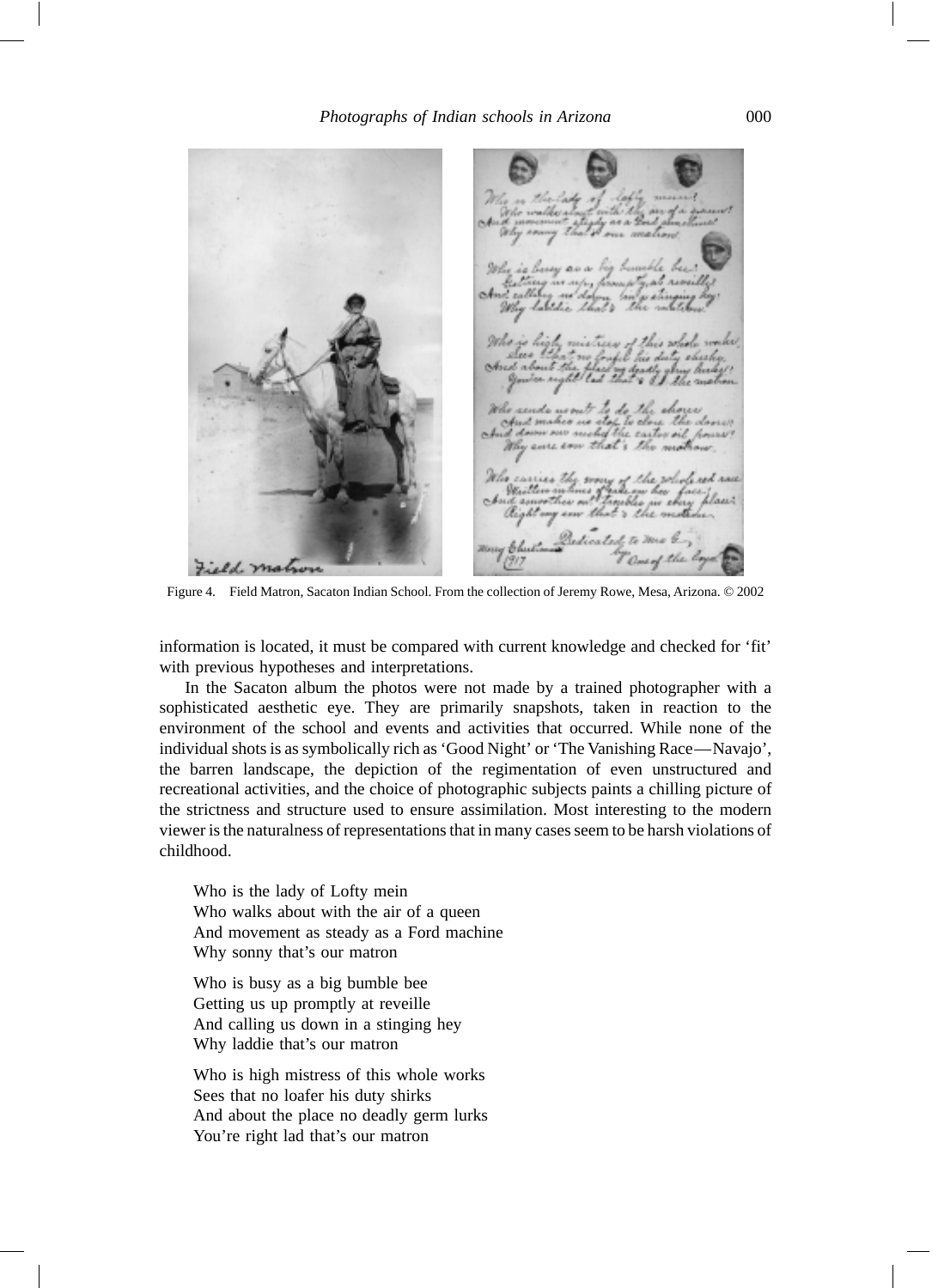Who sends us out to do the chores And makes us stop to close the doors And down our necks the castor oil flows Why sure son that's our matron.

Who carries the worry of the whole red race written in lines of care on her face And smoothes out troubles in every place Right my son that's our matron (Dedicated to Mrs. G By One of the Boys, 1917)

The album included 153 photographs that we sequentially numbered for reference in this article. The first 76 shots were made at or near the Pima Indian School in Sacaton, Arizona. The poem reproduced above in both image and text ends the Sacaton sequence. Its location and subject matter suggests it may have been prepared as a parting statement for the matron from her students. It is followed by a shot of a Saguaro cactus (found only in the Sonoran desert) and two pages from which once-mounted photos were at some point removed. The photos following the Sacaton series appear to be a tour of Arizona with some emphasis on Indian schools: Grand Canyon, Navajos, the *Casa Grande* ruins (with a caption explaining that *Casa Grande* means Big House in Spanish), a touristy series on the Hopi reservation, and a visit to Rice Station school. Unlike the Sacaton photographs, several of these later images, primarily those of Hopi ceremonials, differ from the amateur snapshots that form the bulk of the album in that they were commercially reproduced post cards. Our analysis will focus on the 76 snapshots made at or near the Pima School in Sacaton. The site of the school was 30 miles south of Phoenix, two miles west of presentday Sacaton. There had been a number of missionary schools serving the Pima dating back to 1870, but the first boarding school opened in 1881.<sup>42</sup>

The photographs in the album are primarily  $2.5 \times 4.25$  inches. They were taken on 116 size roll film introduced in 1899 for the growing amateur marketplace. Virtually all of the images are horizontal format. Based on the size and format, the camera used was probably either a Kodak Brownie or a relatively low-cost (approximately US\$12) folding camera such as the No. 1 Folding Kodak. The slightly wide-angle lens visually over-emphasized the distance between the photographer and subject, increasing the sense of separation. The small size of the viewfinder made exact composition and awareness of subject expression difficult at best. Focusing was imprecise as well, requiring the photographer to estimate distances and set the correct focusing range without a rangefinder. These cameras were extremely popular during this era and film could be processed and printed by local photographers or other 'Kodak' processors. Contact prints were made by placing the negative on the photographically sensitized paper that was exposed to light then processed, dried and trimmed if desired.43

Technological limitations of the camera and film speed dictated that amateur photographs such as these were made outdoors. This explains why there are no shots of children in classrooms. The simple rule of photographing with the sun over one's shoulder to simplify exposure occasionally had unintended consequences. When photographing with the sun low in the sky, either morning or afternoon, occasionally a 'self-portrait' in the form of the photographer's shadow is visible in the foreground. Several images in the

<sup>42</sup> C. Carney, 'A History of Education on the Gila River Indian Reservation', (1974).

<sup>43</sup> J. Rowe, *Photographers in Arizona 1850–1920: A History and Directory* (Nevada City, CA: Carl Mauts Publishing, 1997), 112.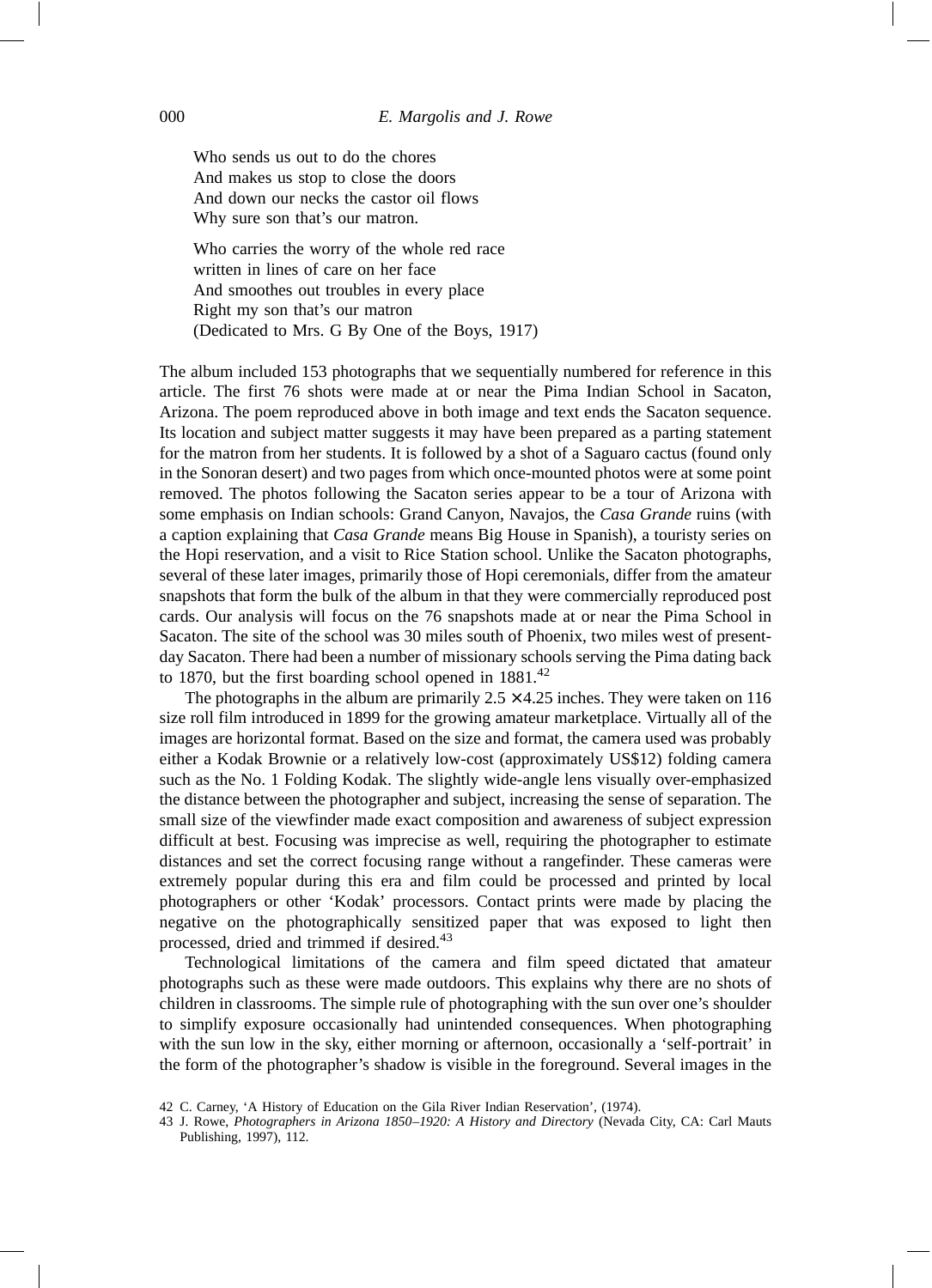album include such cues and were taken by what appears to be a man wearing a flatbrimmed hat.

The photographs were consciously arranged both in an order and aesthetically on the pages of the album. The album is arranged vertically with two images per page. As noted earlier, a partial second set of unmounted prints was obtained along with the album. Captions on the snapshots in the album were written in ink on the face of the image. Additional captions and information had been pencilled on the reverse of the unmounted prints. In quoting captions we brought both sources together.

In terms of the sequence of images and composition of the album, the first eight photos in the album are of older boys in uniform. Numbers nine to 25 focus on the exterior environment and most depict buildings identified by captions so that they constitute a visual survey of the school. Photos 26–28 show students lined up for dinner. According to the captions there were 87 girls and 115 boys. Photo 29 is identified as 'Laura. My name sake', perhaps a clue to the name of the author of the album. Shots 30 to 37 are from a day trip to the Blackwater Day School in Sacaton. Images 38–40 depict young female students in drill-team formation, while 48–52 are medium close-up posed portraits of older male students who wear uniforms or suits and ties with a certain élan suggesting familiarity.<sup>44</sup> Photos 53 (reproduced below) and 54 show the jail and police. The following eight shots, 62 to 70, are the only ones that address the Pima village adjacent to the school. Included in this sequence is the image of 'the lady who cares for my clothes' discussed below. In an attempt to provide an even grander general context the photographer climbed the water tower and made a couple of long shots that were the last of the photographs taken at Sacaton. The following page has a blank US Field Matron identification form pasted in, suggesting that the author was in fact a field matron. The final image was the poem to 'our matron' reproduced above.

That the compiler of the album was a teacher or matron can be deduced from captions to photos 9 and 10: 'My six youngest, from 6 to 7 years old' and 'Boys dormitory. My room with the white paper in the window, wood box in the corner.' Interestingly, there are instructions on some of the prints. Shot 63, for instance, is captioned: 'A Pima Home. Front view Mrs. Macks home. The boy at the gate Herbert Jackson went with me. Send me one more of this.' And number 27: 'Going to dinner. Children marching in to dinner. This is the only one you sent. I want one please. . . .' These notes suggest that someone else, possibly the male whose shadow appears in several of the photographs, was the probable maker of the images. From these notations he appears to have retained possession of the negatives. The discourse also suggests that the author of the album was being sent two copies of each shot, one included in the album, the others retained as unmounted images with additional notes and captions. As noted, a few of these images appear to have been given to the subjects, but the rest remained with the album in the effects of its compiler.

### **Reading the album: pictures and captions**

In her perceptive chapter entitled 'Who is Speaking Thus?' Abigail Solomon-Godeau set forth a project for those who would use documentary photographs in social and cultural research:

44 According to Carol Carney, ibid., 8, upper grade boys averaged 19 in age in 1921.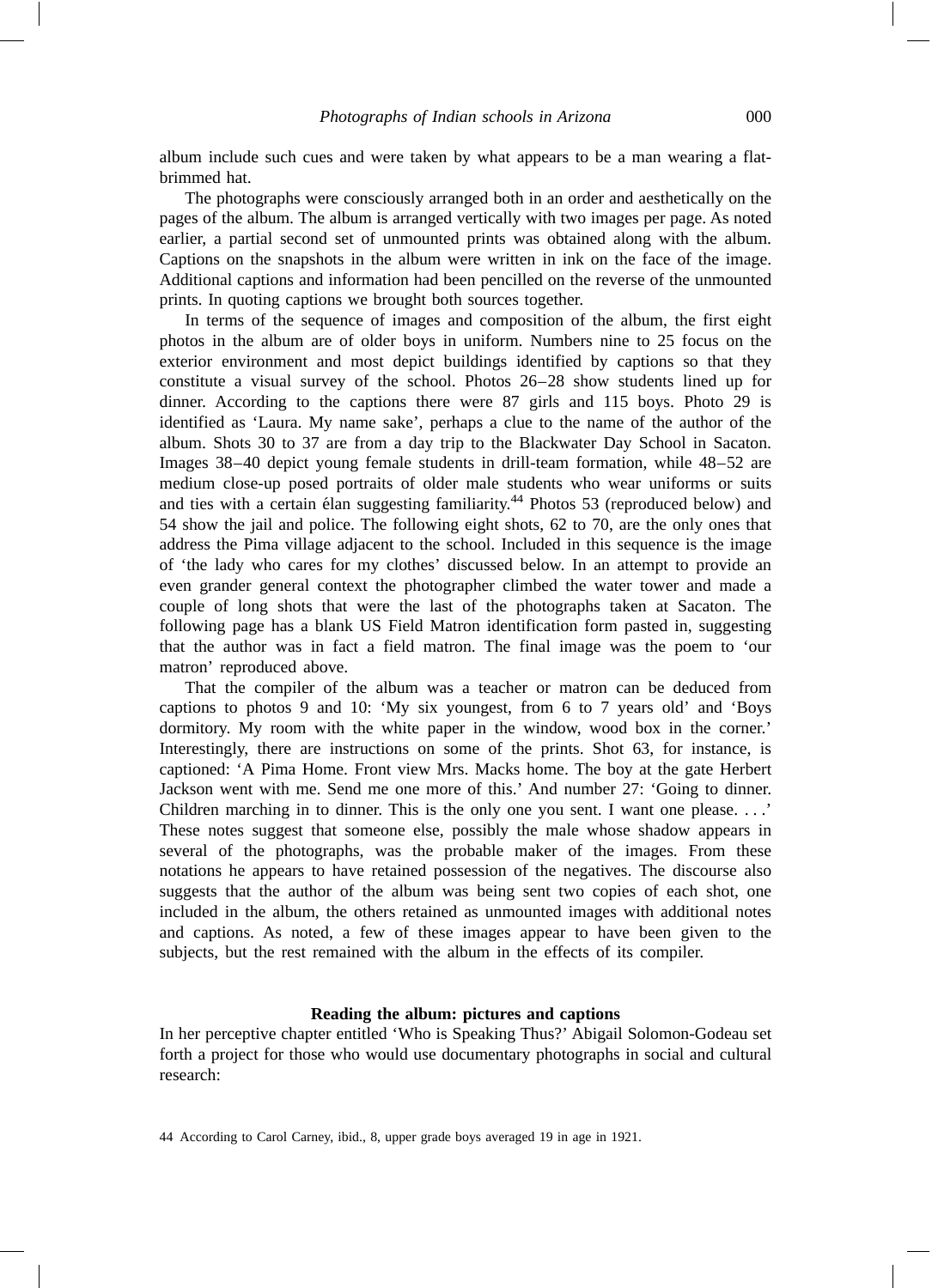#### 000 *E. Margolis and J. Rowe*

. . . individual documentary projects, themselves the product of distinct historical circumstances and milieus, 'speak' of agendas both open and covert, personal and institutional, that inform their contents and, to a greater or lesser extent, mediate our reading of them. It is properly the work of historians and critics to attempt to excavate these coded and buried meanings, to bring to light these rhetorical and formal strategies that determined the work's production, meaning, reception, and use.<sup>4</sup>

We will undertake Solomon-Godeau's suggestions in unearthing the agenda and buried meanings encoded in the Sacaton album. Although '1917' on the above poem is the only date that appears in the album, it seems probable that the photos in the album were made between 1915 and 1920, and perhaps in the single school year 1917–18. The photographic format and album type are also consistent with this era. The year 1917 was a momentous one: the USA entered the First World War and the Bolsheviks overthrew the Czar of all Russia; 'Blackjack' Pershing gave up chasing Pancho Villa around the Mexican border; America was reading Zane Grey westerns; and congress passed a bill over Woodrow Wilson's veto making literacy a requirement for citizenship, thereby disenfranchising many residents. The commitment of the country regarding Indian education had changed, as Frederick Hoxie documented in his history of the campaign to assimilate Indians. The reformers who created Indian schools had seen Indians as backward not by race but as products of primitive social conditions; they believed that through education Indians were fully capable of becoming modern citizens and productive workers in industrial society. By the 1920s, however, the combination of the failure of the Indian school experiment to accomplish its utopian goals, the rise of 'scientific' racism and the eugenics movement, and demands for cheap labour by powerful economic actors in mining and agriculture brought a halt to assimilation efforts.46 In 1916 Indian schools were divided into three categories: primary, pre-vocational and vocational. The Commissioner of Indian Affairs under Woodrow Wilson, a banker from Texas named Cato Sells, believed in 'training Indian boys and girls for efficient and useful lives under the conditions which they must meet after leaving school'.<sup>47</sup> In Hoxie's analysis:

(The early reformers) . . . organized a campaign to incorporate Indians into American life, and their goal—total assimilation—was a mirror of what they believed was possible. By 1920 their campaign was over. Like generals who claim victory while retreating, men like Walter Camp accepted the marginal place that scientists, educators and politicians had assigned to native people and announced themselves satisfied. Assimilation had come to mean its opposite.<sup>48</sup>

In other words, Indians were to take their place in a racialized caste system besides African-Americans, Southern and Eastern European immigrants, Asians and Mexicans. 'Assimilation', Hoxie argued, 'had come to mean knowing one's place and fulfilling one's role'. <sup>49</sup> These were among the expectations for Indian schooling, and the cultural context of the era when the photos in the Sacaton album were taken.

48 Ibid., 243. 49 Ibid., 242.

<sup>45</sup> Solomon-Godeau, *Photography at the Dock*, 182.

<sup>46</sup> In the following year, 1918, the Galton society was formed to unite a resurgent American Nativism with scientific racism. Cf. S. Selden, *Inheriting Shame: The Story of Eugenics and Racism in America*, edited by J.F. Solti, vol. 23, *Advances in Contemporary Educational Thought* (New York and London: Teachers College Press, 1999), 13–14.

<sup>47</sup> F.E. Hoxie, *A Final Promise: The Campaign to Assimilate Indians, 1880–1920* (Lincoln and London: University of Nebraska Press, 1984), 205. Quoting Cato Sells in the Annual report of the Commissioner of Indian Affairs, 1916.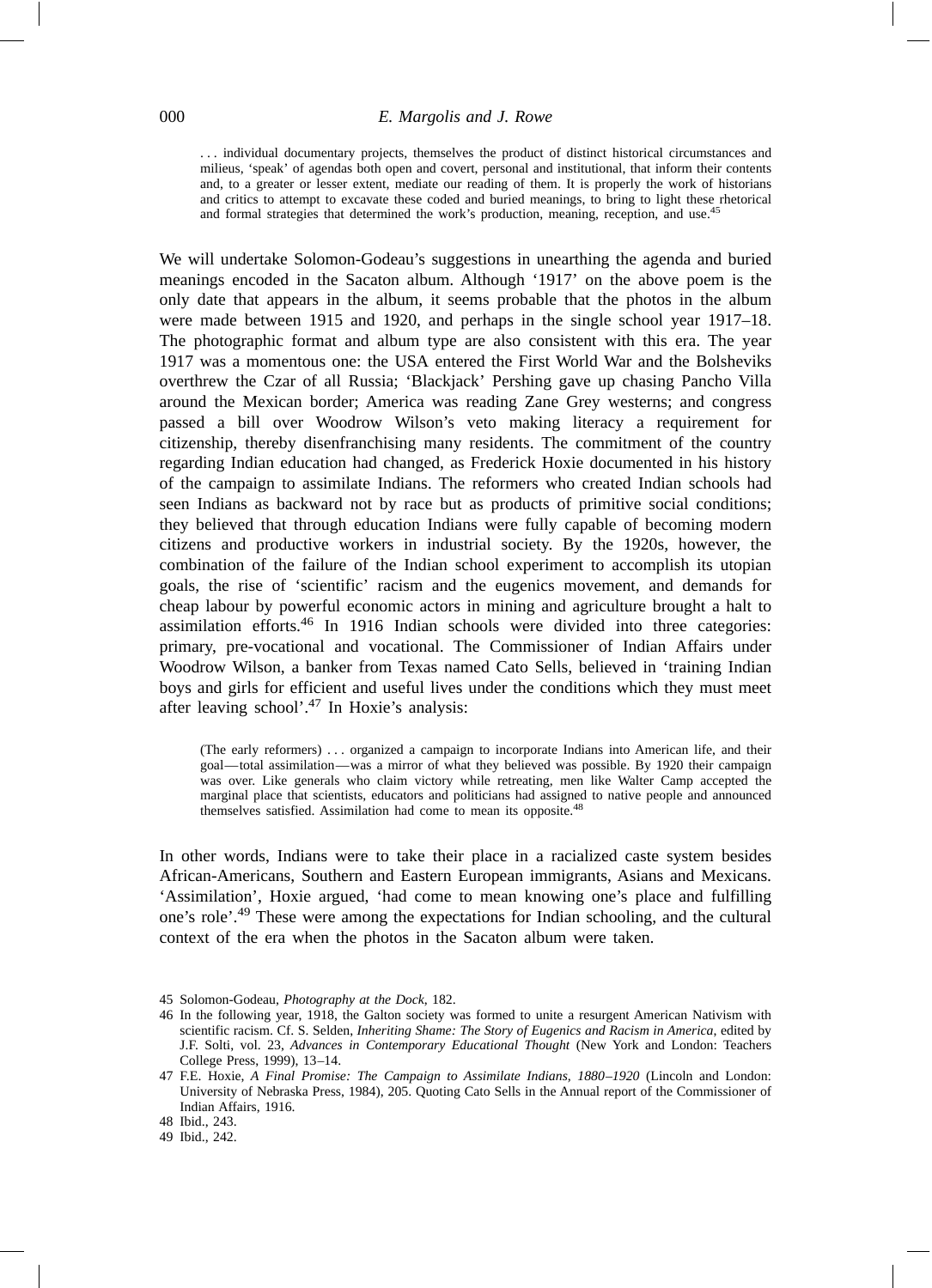

Figure 5. 'Girl's home and Post Office. Laundry, Girl's Dormitory, P.O., and flagpole view from the clubhouse. No. I Right Hand. Dormitory faces South, Supts house East, School house North.' From the collection of Jeremy Rowe, Mesa, Arizona. © 2002

### *Set and setting*

The Sacaton photographs are quotidian matter-of-fact snapshots absent the selfconsciously symbolic meanings embedded in images such as Messinger's 'Good Night' or J.N. Choat's before and after photographs at Carlisle. They lack a number of other hallmarks of Indian school pictures as well: photographers frequently represented pride of ownership and control by making architecture appear monumental or assembling the entire student body for a group shot; they composed images of students at work either to demonstrate the inculcation of the Protestant ethic, or the fact that taxpayer money was not being wasted; they took a lot of in-class pictures to demonstrate schooling. The vast majority of Indian school photographs comprise a genre that is recognizable even without captions.<sup>50</sup> However, with the possible exception of the shots of Indians in uniform (discussed below), the Sacaton photos almost all require captions and context; torn from the album they would not be immediately intelligible as Indian school photographs. Singly, and as a collection, these photographs rely heavily on indexical dimensions of meaning construction, as evidenced by the arrows and X's on the prints pointing to 'my room', 'post office', 'My six youngest' and so on. The album thus maps surface features of the people, places and things that made up the Sacaton experience. Like most personal albums, this one appears to have been produced and organized for one single unifying gaze as a key to memory and no doubt as a visual aid for story telling.

The album includes 17 establishing shots—portraits of campus buildings often including directions to adjacent buildings to orient locations within the campus. Most of the captions are similar to that of number 17 (figure 5). These photos reveal the barren setting typical of the Sonoran desert south of Phoenix. The buildings, for the most part wood-framed, brick or adobe, are set apart from one another by hardpan yards with little vegetation. Palm trees here and there testify to an attempt to landscape. The water tower and perhaps the bakery smokestack appear to be the tallest structures on campus.

<sup>50</sup> Kate Rousmaniere, 'Questioning the Visual in the History of Education', eloquently made this point about school photography in general, arguing that across time and culture one can recognize a photograph of school almost immediately.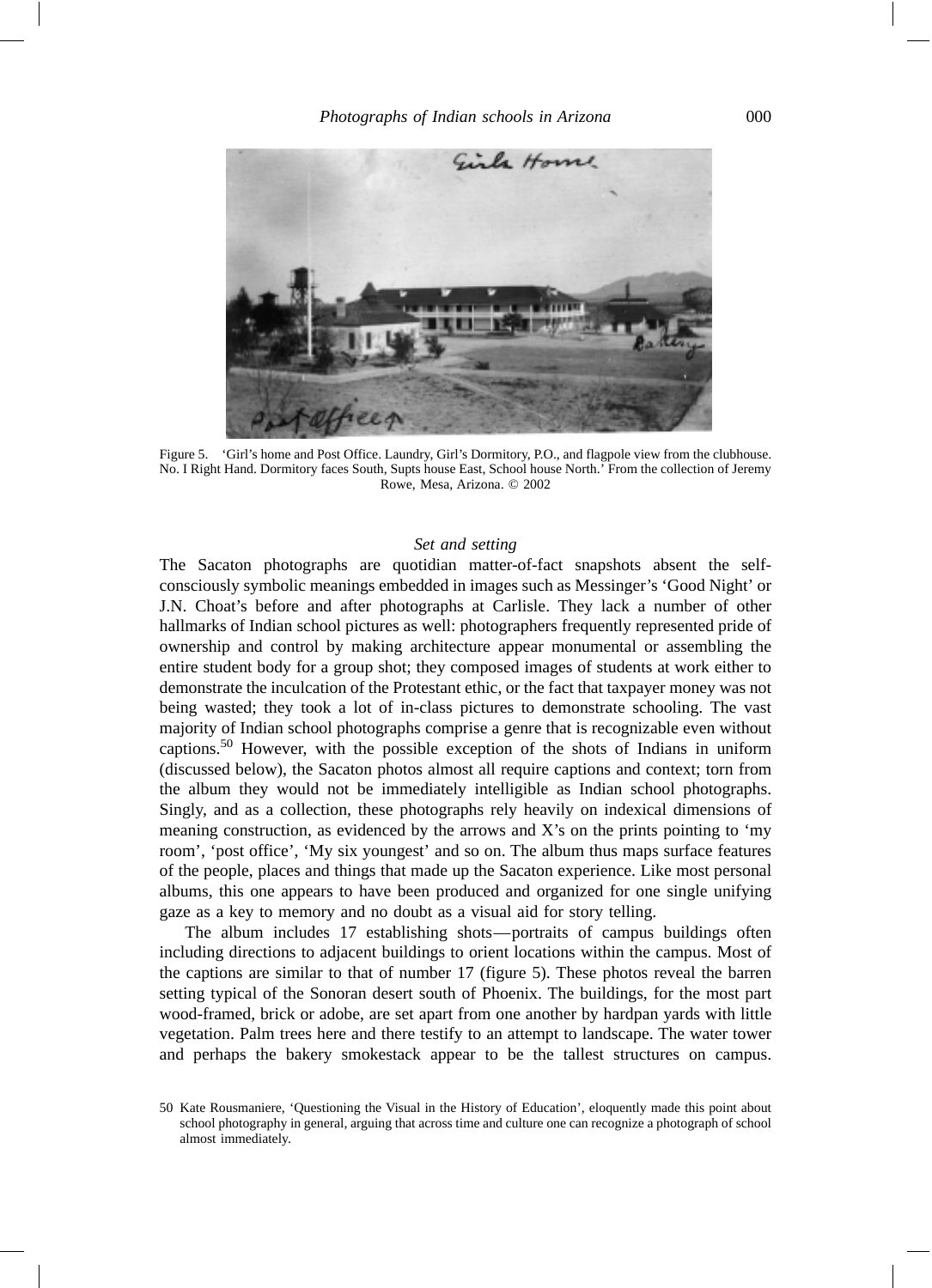

Figure 6. 'Sacaton from the Tower'. From the collection of Jeremy Rowe, Mesa, Arizona. © 2002

Identified buildings include: girls' dormitory, girls' home, boys' dormitory, bath house, laundry, bakery, clubhouse, jail, school building, employees building (men's), superintendent's house, chapel, Pres. Church, Dr. Cottage, Mr. Henderson's cottage, trader's store, cotton gin and pumping station.

In her book on symbolism in Western films, Jane Tompkins argued persuasively that the opening shot of westerns, typically a wide shot of the desert, imagines a hard land, absent trees, shade and water 'inimical to human beings'. <sup>51</sup> Tompkins went on to describe the dialectic between the desert portrayed as a 'tabula rasa' and the town as civilization; she argued that:

There is a tremendous tension in Westerns between the landscape and town. The genre pulls toward the landscape—that, in a sense, is its whole point. But because there's so much emphasis on getting away, town also exerts a tremendous pull; otherwise there would be no reason to flee.<sup>52</sup>

While the climb up the water tower for a snapshot or two was somewhat perilous, it was apparently worth it to the photographer. The search for a high place to show school, town and desert can be read as a gesture of ownership, of surveillance and of symbolic power. We might also conclude that fences, school buildings, courtyards and parade grounds on the desert landscape are the architectural equivalent of the uniforms, haircuts, postures of submission and order imposed on the Indian children. Taken as a whole, then, the Sacaton album is a visual synthesis; its montage of iconic, indexical and symbolic cues suggests the taming of the western land and its inhabitants.

#### *Rank and file*

The authors have examined more than a thousand photographs made at Indian schools during this era. Shots like number 4 (figure 7) of uniformed Indian students grouped outside campus buildings are the single most common view. The album begins with eight posed shots of disciplined young male Indians in uniform arrayed formally in rank and

51 J.P. Tompkins, *West of Everything: The Inner Life of Westerns* (New York: Oxford University Press, 1992) 71.

52 Ibid., 85.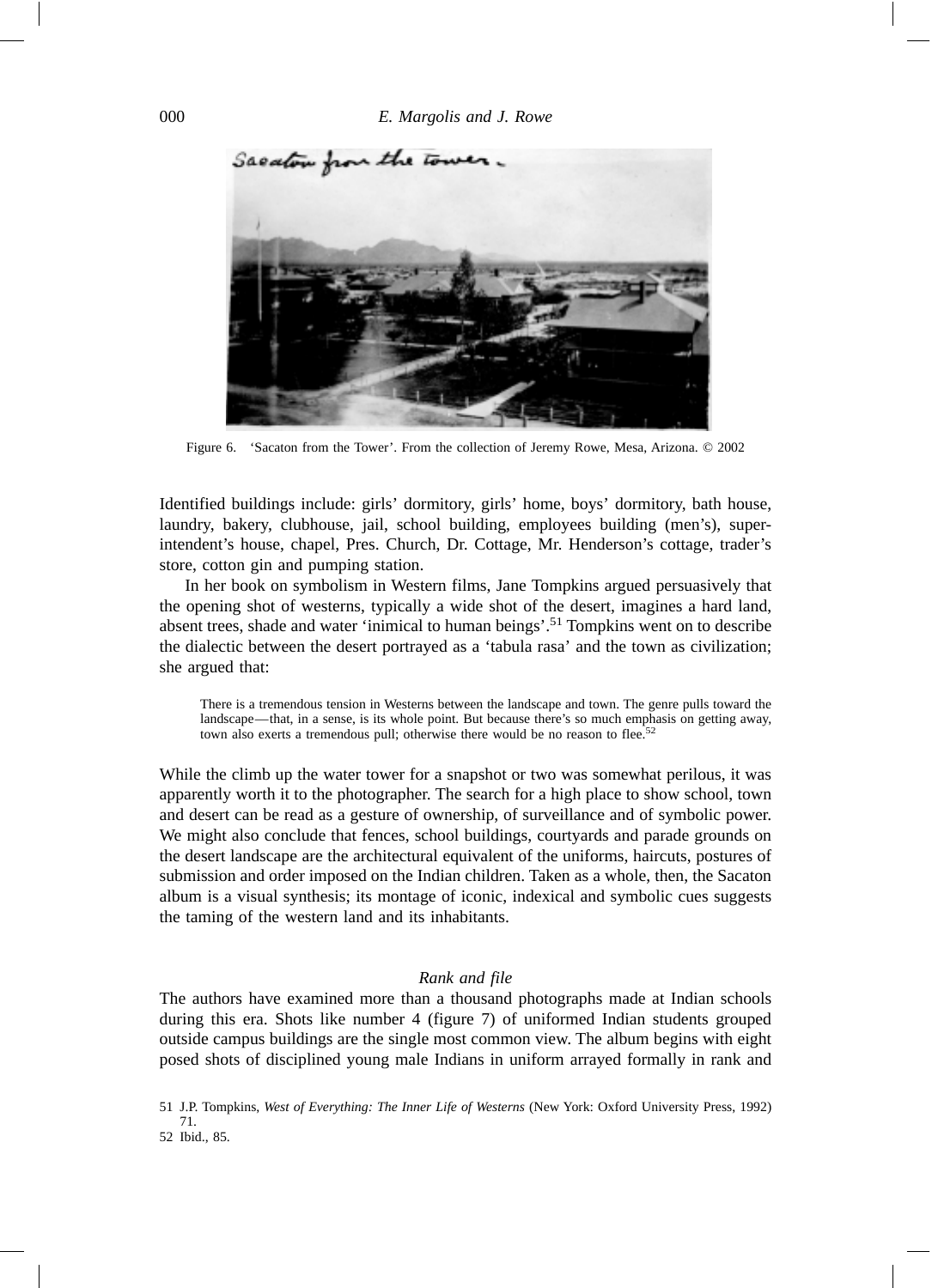

Figure 7. Co B Pima Indian School, Sacaton, AZ (hats in hand). From the collection of Jeremy Rowe, Mesa, Arizona. © 2002



Figure 8. Erros Osif. He is the neatest and most gentleman(ly) one of the boys—military suit. From the collection of Jeremy Rowe, Mesa, Arizona. © 2002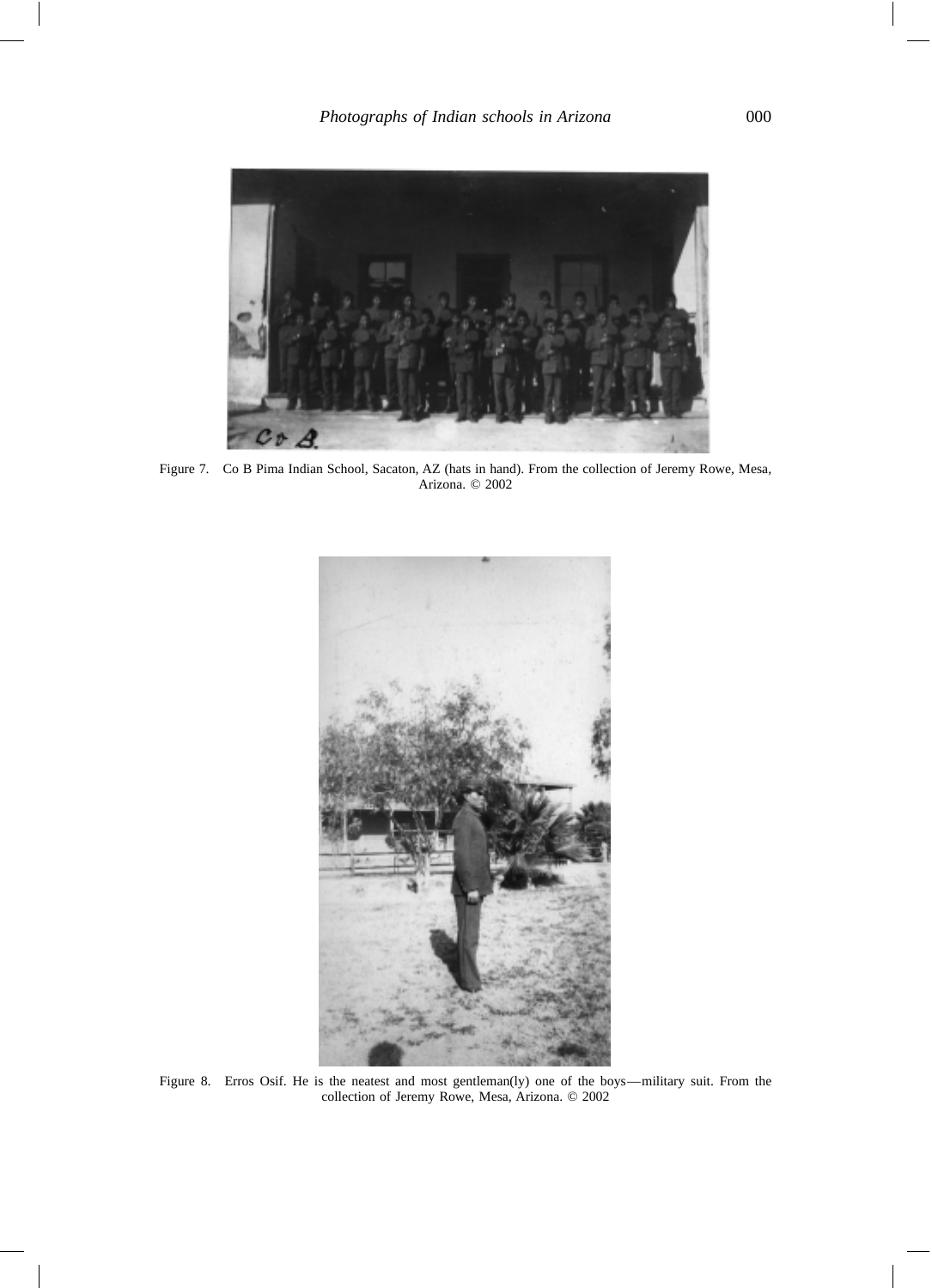file. At Sacaton, the children were organized into three companies, A, B and C. The photographer posed each group twice—once with hats on, and again with hats in hand placed over heart in the attitude of patriotic deference one takes before the flag. These six shots were followed by two images of smaller groups of older students in positions of authority identified as 'officers and buglers'.

Even factoring in the slightly wide-angle lens, there is a distance between photographer and subject; the few portraits seem stiff. Photo 50 is one of five named older male students who seem highly acculturated and in positions of authority.<sup>53</sup> There are no individual portraits of female or younger students. It is as if the only intimate contact the teacher/matron had with students was with 'officers' and even that was distant and formal. The caption suggests the high value placed on neatness and being a gentleman. The sense of separation one gets from the photographs of the officers and students is powerfully reinforced by the alienation, and perhaps grudging admiration, one feels reading the poem about 'our matron' which 'one of the boys' dedicated to Mrs. G. We never learn who the 'lady of lofty mein' is, beyond her described duties of surveillance, troubleshooting, discipline and hygiene. She seems as foreign to the students as they appear to the camera.

It is important to keep in mind that these negatives were exposed by an Anglo American photographer and intended for the Anglo gaze. Among other meanings, photos such as 4 and 50 confirmed to Anglo viewers that indeed the Indian problem was being solved. Those that were once viewed as savage enemies now appear peacefully dressed in uniforms closely resembling the uniforms worn by the US cavalry that defeated them in battle. The images in the Sacaton album were reactions to the environment and events at the school and, while not partaking directly in the project to use photography as visual propaganda to demonstrate assimilation, provide a view similar to Pratt's of the schools' mission by emphasizing discipline and hierarchy. Relations of domination forcing Indian students to adopt postures of assimilation were not, of course, made by photography, as Solomon-Godeau noted in an analogous discussion of gender:

. . . the discursive strategies common to the representations themselves, indicate that the problems of oppression, subordination and objectification do not exclusively reside in the given contents of an image. Images, in other words, do not produce a world of female objects and male subjects; rather they may articulate, naturalize and confirm an oppression order whose roots lie elsewhere.<sup>5</sup>

In the album, Sacaton looks less like a school than like the frontier forts promoted to the American public a few years later in westerns like 'She Wore a Yellow Ribbon'. In contrast with earlier photographic studies at Carlisle or Hampton Institute that included images of teachers teaching and students studying, or vocational training in workshops and on field trips, the Sacaton Album has no shots of classrooms, field trips or the shops where students worked and learned the needle trades, baking or carpentry. While as we noted earlier the lack of indoor views may simply be an artefact of the technological limitations of the camera, it might also be that the Sacaton Album depicted its author's and perhaps the school's institutional concern with order and socialization over education *per se*.

In his foundational work of symbolic interactionism, *Asylums*, Erving Goffman described the functioning of 'total institutions' that separate and isolate members from the

<sup>53</sup> Erros Osif was photographed three times

<sup>54</sup> A. Solomon-Godeau, 'Who Is Speaking Thus? Some Questions About Documentary Photography', in *Photography at the Dock*, 221.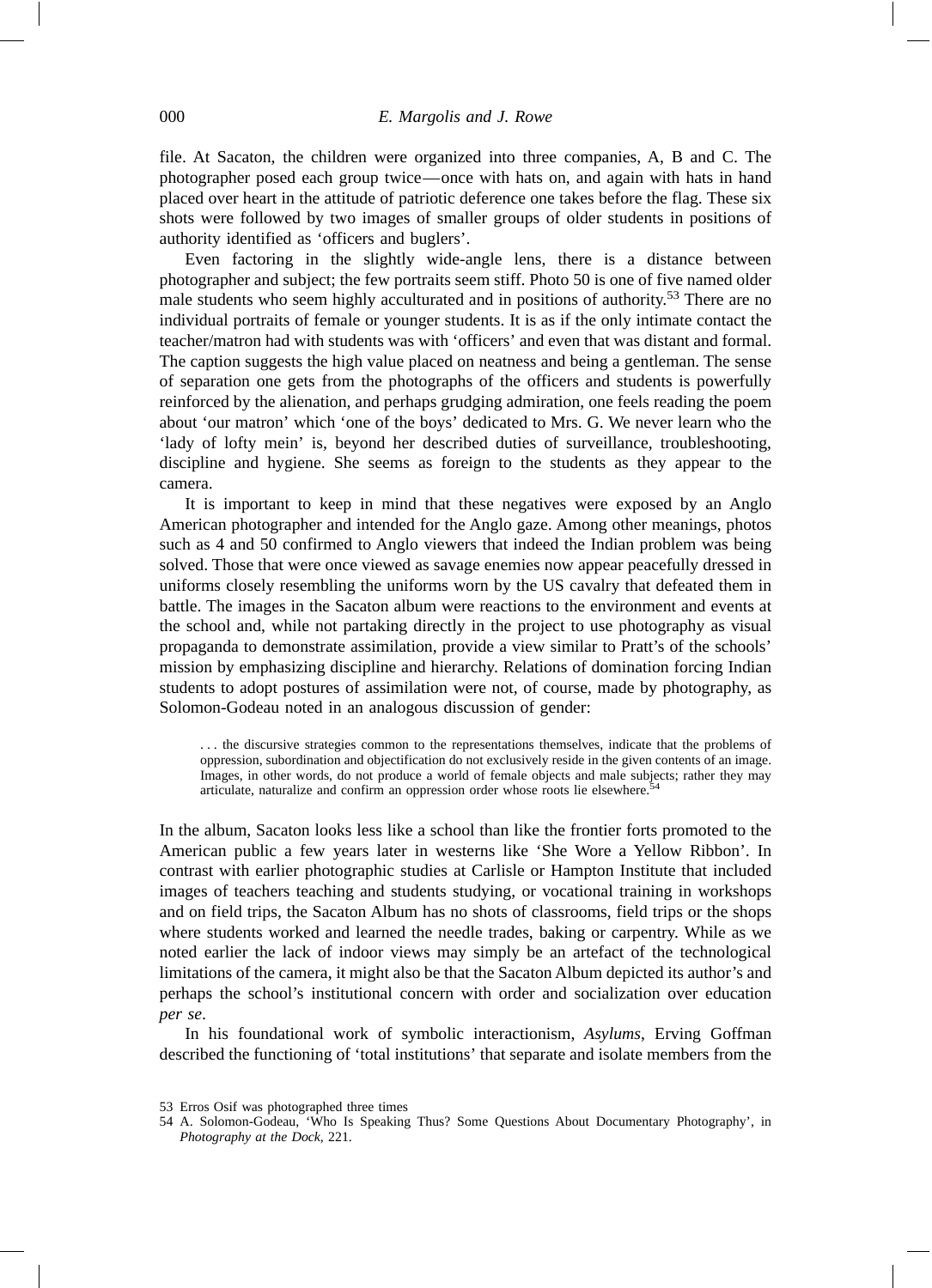larger social world. The hallmarks of these organizations are what Goffman termed 'mortifications of the self': removal of personal possessions, loss of control over your schedule, uniforms, haircuts and the inability to escape from institutional rules and procedures. The goal is to tear down and re-create the individual to meet the demands of the organization. In many respects, Indian boarding schools appear to fit Goffman's model, which included prisons, monasteries and residential medical facilities.<sup>55</sup> However, Adams argued that the schools were different from Goffman's formulation because he had proposed that: 'Total institutions do not substitute their own unique culture for something already formed. We do not deal with acculturation as assimilation but with something more restricted than these. In a sense, total institutions do not look for cultural victory.'<sup>56</sup> In an extended footnote, Adams argued that boarding schools went beyond Goffman's formulation to seek total 'cultural victory' concluding that failure had two sources: first, the inability of any institution to exert absolute control; and second, Indian resistance.<sup>57</sup>

The concept of student resistance has been offered by educational researchers to counter overly structural accounts of schooling as social reproduction. Stemming from Paul Willis's study of British working-class boys, critical researchers like Michael Apple, Henry Giroux and Peter McLaren began to develop models demonstrating the importance of student agency in thwarting socialization messages.58 Adams engaged this tradition in a chapter examining Indian students' resistance to the boarding school. He noted instances of 'escape, arson, passive resistance, nicknaming (of teachers and supervisors), and cultural maintenance'. <sup>59</sup> Michael Coleman synthesized autobiographical materials of Indians who had attended boarding and mission schools to distinguish between 'resistance', mostly seen as pranks, and 'rejection', arguing in effect that the limiting case of resistance was to simply leave school. By all accounts student resistance was a real phenomenon but it cannot very well be seen in photographs. What viewers are exposed to are images made by Anglo photographers from positions of power, and while we may read facial expressions as in photos ii (see figure 2), 4 (see figure 7) or 7 (see figure 11) to indicate a certain unwillingness, we know the children could not resist being posed and having their pictures taken.<sup>60</sup> More to the point, the carefully composed and constructed

- 55 E. Goffman, *Asylums* (New York: Doubleday, Anchor, 1961).
- 56 E. Goffman, 'The Characteristics of Total Institutions', in *Complex Organizations: A Sociological Reader*, edited by A. Etzioni (New York: Holt, Rinehart & Winston, 1961), cited in Adams, *Education for Extinction*, 358.
- 57 It is unfortunate that the term 'resistance' has been used to describe everything from arson to name calling. It thereby loses much of its explanatory usefulness. Much resistance is by necessity what Maddox termed 'expressions of alienated resentment' and has little effect on the structural regularities of domination. R. Maddox, 'Bombs, Bikinis, and the Popes of Rock and Roll: Reflections on Resistance, the Play of Subordinations, and Liberalism in Andalusia and Academia, 1983–1995', in *Culture, Power, Place: Explorations in Critical Anthropology*, edited by A. Gupta and J. Fergerson (Durham and London: Duke University Press, 1997).
- 58 P. Willis, *Learning to Labor: How Working Class Kids Get Working Class Jobs*, revised edn (New York: Columbia University Press, 1981 [1977]); M.W. Apple, *Cultural and Economic Reproduction in Education: Essays on Class, Ideology, and the State* (Boston: Routledge & Kegan Paul, 1982); H.A. Giroux, *Theory and Resistance in Education: A Pedagogy for the Opposition* (New York: Bergin &Garvey, 1983); P. McLaren, *Life in Schools: An Introduction to Critical Pedagogy in the Foundations of Education* (New York: Longman, 1998).
- 59 Adams, *Education for Extinction*, 234–5. Two of the best accounts of resistance written by teachers are: Herbert Kohl, *I Won't Learn from You* (Minneapolis, MN: Milkweed Editions, 1991) and Harry Wolcott's account of being a white teacher in a Native village, 'The Teacher as an Enemy', in *Education and Cultural Process*, edited by G.D. Spindler (New York: Holt, Rinehart & Winston, 1974).
- 60 In his perceptive study, James Faris offers many examples of adult Navajo in their own land who refuse to be photographed, turn their head or cover their face to avoid the photographer's shot. Presumably this was not an option in the total institution of the boarding school, especially when the photographer was a teacher or with a teacher. J. Faris, *Navajo and Photography*.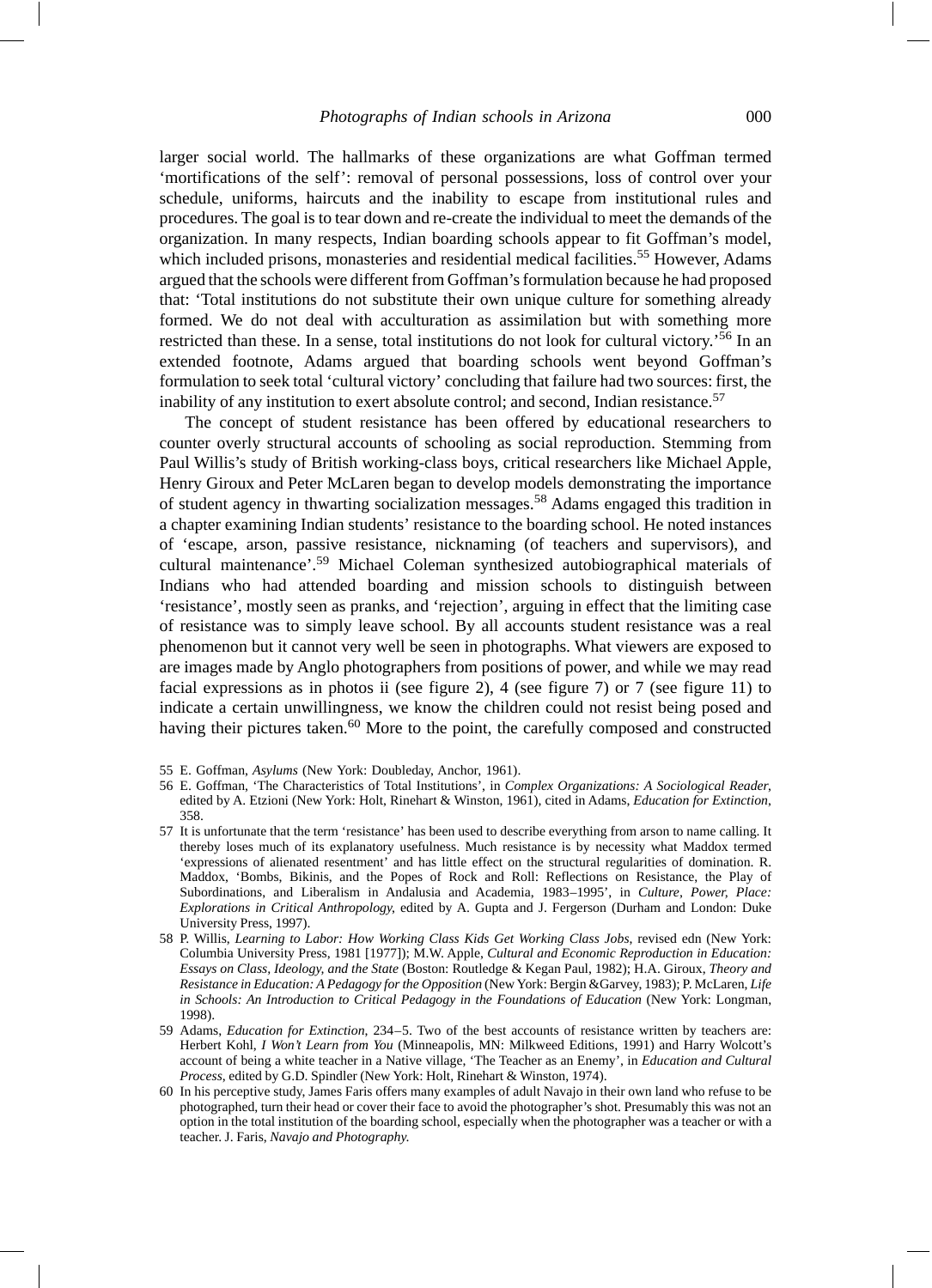

Figure 9. Mrs Gilman. Lincoln's birthday memorial. From the collection of Jeremy Rowe, Mesa, Arizona. © 2002



Figure 10. Miss Harvey with her yard cleaners at work. From the collection of Jeremy Rowe, Mesa, Arizona. © 2002

photographs sought to depict the Anglo American project as welcomed, not desperately resisted by Native Americans.

While resistance took place off camera, many of the practices of total institutions, including mortifications of the self and degradation ceremonies, were enacted for the camera. Harold Garfinkel coined the term 'degradation ceremony' to describe social practices intended to lower a person's status. These rituals described in the literature ranged from the universal practice of cutting incoming students' hair, scrubbing and delousing them and burning their clothes, to humiliating punishments including being made to stand in a corner, whippings and incarceration.<sup>61</sup> Mortifications of the flesh

<sup>61</sup> H. Garfinkel, 'The Conditions of Successful Degradation Ceremonies', *American Journal of Sociology*, 61 (1956), M.C. Coleman, *American Indian Children at School, 1850–1930* (Jackson: University of Mississippi Press, 1993), 174.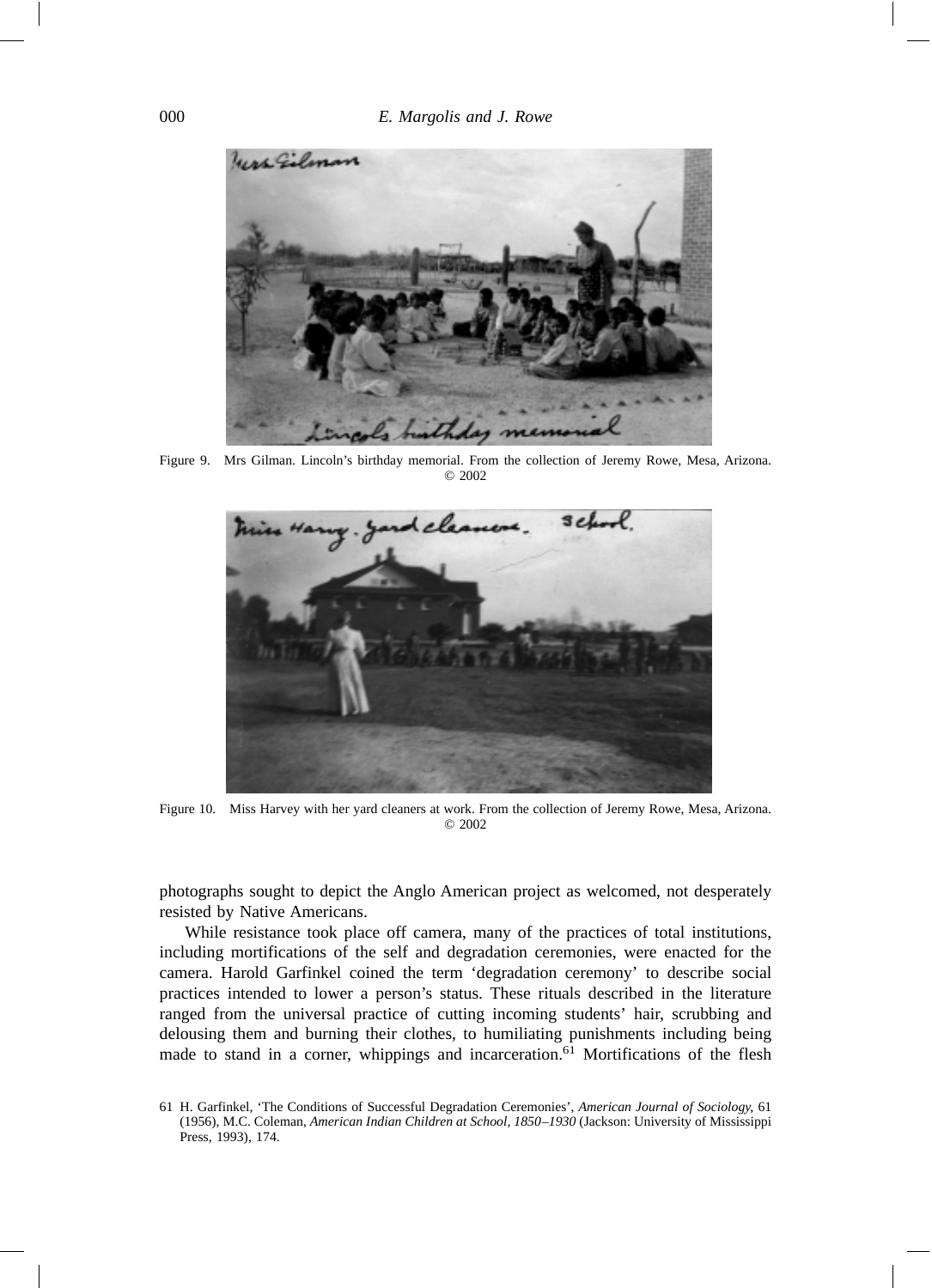

Figure 11. Officers A, B and C Pima Indian School, Sacaton, AZ. From the collection of Jeremy Rowe, Mesa, Arizona. © 2002

included punishment for speaking one's mother tongue, required Christian training that disparaged 'faith in Kachina gods, medicine bundles, and spirit guides', and ceremonial enactments of the American myths including the principle of Manifest Destiny.<sup>62</sup> A photograph of the inculcation of patriotic stories was found in the Sacaton album. Interestingly, Photo 34 (figure 9) of an outdoor class studying a model of Lincoln's log cabin was the only shot in the album that actually showed schooling taking place.

Occasionally ceremonies were photographed that seem to have no purpose beyond degrading the status of Indian students, for example students being supervised cleaning the school grounds on hands and knees. Even though photo 22 (figure 10) is slightly out of focus, we reproduced it because it contains many elements of interest. Despite the fact that her back is to the camera, the dominant individual in the image is Miss Harvey; large, dressed in white and in the foreground. Behind her a group of 30 or more Indian students are cleaning the school yard on their hands and knees. The image not only displays social status and rank but the degradation ceremony of yard cleaning by hand testifies to makework discipline in service to neatness and cleanliness 'for the *mission civilisatrice*'. Importantly, the scene was warranted as worthy of a photograph, and further, of inclusion in the compilation of images of life at the school. Trennert quoted the superintendent of the Phoenix school: 'The child is taught how to do a thing, when to do it, and to do it whether he wants to or not.' Indeed, teaching Indian students to work became the supreme goal of the institution, its motto being 'Indolence is the cankerworm of progress, so our pupils are taught to kill the worm'. 63

### *Discipline and punish*

The shot of unsmiling, stern-looking Indian children selected from among the students to be officers at Sacaton (figure 11) celebrates other elements of the boarding school as a total institution. Rank and privilege were awarded for good behaviour; power over others was the reward for toeing the line and demonstrating the attitudes and postures of

<sup>62</sup> Adams, *Education for Extinction*, 23–4.

<sup>63</sup> Trennert, *The Phoenix Indian School*, 68.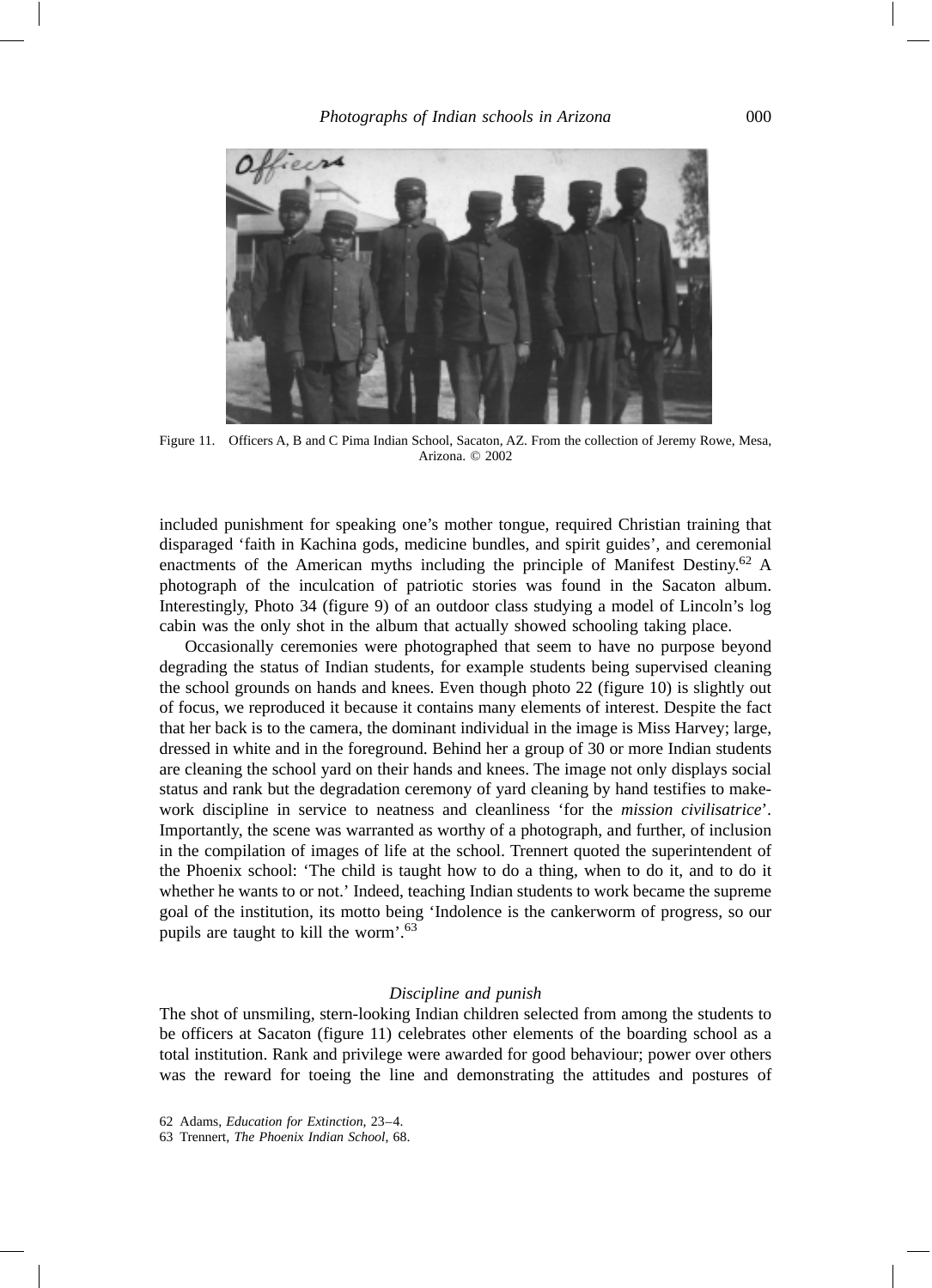acculturation. As in most total institutions, a reward system was employed to enforce the rules, ensuring compliance among the 'inmates' even when matrons or other agents of social control were not present. Another element of the function of 'rank' takes a bit more explanation. We know from the work of Stanley Milgram in his famous 'obedience' experiments that distancing the punisher from the one being punished makes obedience more likely. Establishing a hierarchy of function in the machinery of discipline makes it possible for every person in the chain of command to avoid responsibility for his/her individual actions. Individuals thus become willing to engage in behaviour they might not have otherwise. This may simultaneously have had the effect of distancing staff from the day-to-day need to punish small infractions.<sup>64</sup>

In a caption to a photograph nearly identical to photo 7 (see figure 11), published in Robert Trennert's article entitled 'Corporal Punishment and the Politics of Indian Reform', he made the point that older student 'officers' were 'placed in charge of younger pupils, and they enforced a disciplinary system regarded by critics as harsh and demeaning'.<sup>65</sup> Although Trennert concluded that there was insufficient evidence for some of the accusations,<sup>66</sup> descriptions of excessive corporal punishment at the Phoenix school seem to fit the chain of command model described by Milgram: 'matrons regularly used male employees to whip unruly Indian girls'.<sup>67</sup> The school's 'Indian disciplinarian' was accused of 'whipping, beating, and abusing Indian students'.<sup>68</sup> Another Indian disciplinarian 'testified that in 1928 he participated in the mass flogging of eighty little Indian boys because they had damaged a merry-go-round. The floggings were carried out by larger Indian boys, under orders from the disciplinarian, using a double thick harness strap.' <sup>69</sup> Coleman similarly noted that 'Some pupils *of both* sexes picked on, bullied, or even terrorized their companions; not all the suffering endured at the school was imposed by the authorities'. Stronger students tormented weaker ones, and one tribe might prey on another. Presumably, as in prisons today, administrators sometimes sought to manipulate these antagonisms to their own purpose. As Coleman put it the 'prefect system could easily become officially sanctioned bullying'. In these cases, those who set the rules and consequences of infraction were separated from those who carried out the orders.<sup>70</sup>

From Carlisle on down, Indian schools used confinement for discipline problems and to punish runaways. Photo 53 (figure 12) depicts a small, isolated, adobe building identified as the 'jail'. The use of jails was not abolished until 1929, the same year that corporal punishment was forbidden.<sup>71</sup> It is significant that this little jail was noteworthy enough to be included in the album. Moreover, shots 53 and 54, jail and police, coming after portraits of officers, suggests an escalation of authority and implied control.

<sup>64</sup> S. Milgram, *Obedience* (New York: New York University, Center for Media Services: New York University Film Library, 1969); videorecording, S. Milgram, *Obedience to Authority; an Experimental View* (New York: Harper & Row, 1974).

<sup>65</sup> R.A. Trennert, 'Corporal Punishment and the Politics of Indian Reform', *History of Education Quarterly*, 29/winter (1989), 609.

<sup>66</sup> Ibid., 614.

<sup>67</sup> Ibid., 600.

<sup>68</sup> Ibid., 605.

<sup>69</sup> Ibid., 606.

<sup>70</sup> Coleman, *American Indian Children at School, 1850–1930*, 127ff., 33. Coleman preferred to emphasize students in the helper role of 'mediator'; however, his work is grounded in written autobiographical reflections of some of the more successful students. One must always be aware of the sampling bias inherent in this approach. Resistant or rejecting students were far less likely to write their reminiscences.

<sup>71</sup> Trennert, 'Corporal Punishment and the Politics of Indian Reform', 603.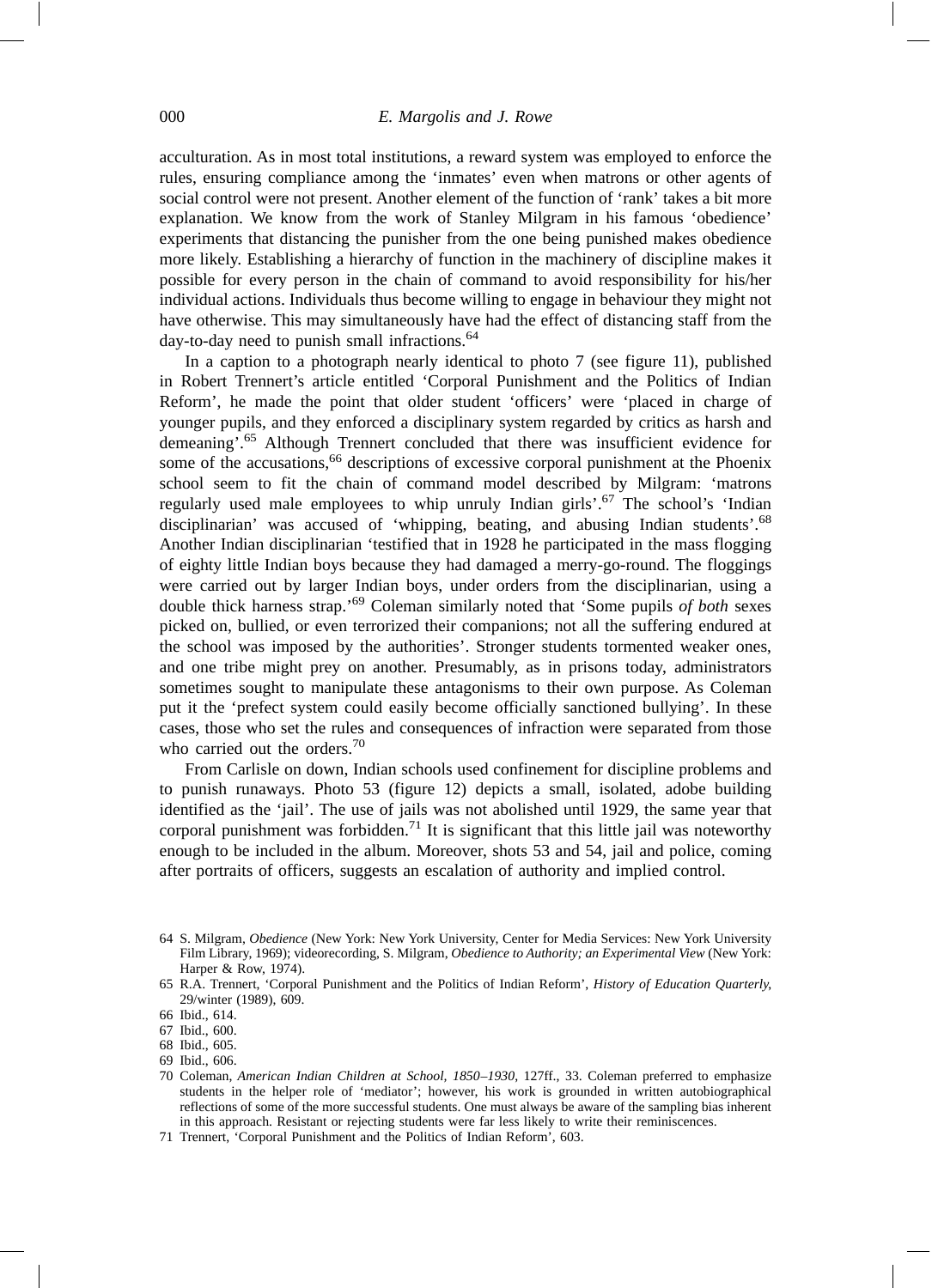

Figure 12. 'Jail' Pima Indian School, Sacaton, AZ. From the collection of Jeremy Rowe, Mesa, Arizona. © 2002

#### *Constructing new identities*

The project to develop total institutions to de-indianize young native Americans was an invention of the dominant Anglo-American political system; as we have seen, the photographic image system was both a trace and a functional element of that project. Far from emphasizing individualism, the curriculum obviously intended to replace one social identity, the tribal, with another quasi-military identity. The essence of the new identity was obedience to authority. Trennert quoted Samuel Armstrong, the director of the Hampton Institute when it included Indians as well as African-Americans, to the effect that when they arrived the Indian children had: 'absolutely no idea of obedience. They yield to a command when they feel it is just and reasonable, but simple obedience to authority seems an idea quite foreign to their minds, and is one of very slow growth.<sup>'72</sup> After personal obedience was inculcated, students were taught to march to the abstract impersonal rhythm of the time clock. In the early 1970s, Carol Carney, a graduate student in the College of Education at Arizona State University, interviewed Arnold Allison who had been a student at Sacaton from 1927 to 1932. Allison recalled the regimen in force a decade after the album was made:

6:00 AM—Students awakened by a bugle call; they had 15 minutes to wash, brush teeth, and make bed

6:15 AM—Practice marching and drilling

6:30 AM—Breakfast

7:00 AM—Do chores; sweep, clean dorms, wash dishes,

7:45 AM—Dress in uniforms

8:00 AM—Class starts with bugle call; young ones have class until 3:00, older children until 4:00

5:30 PM—Supper

7:00–8:00 PM—Night School for students who have fallen behind or have misbehaved.73

73 Carney, 'A History of Education on the Gila River Indian Reservation', 8.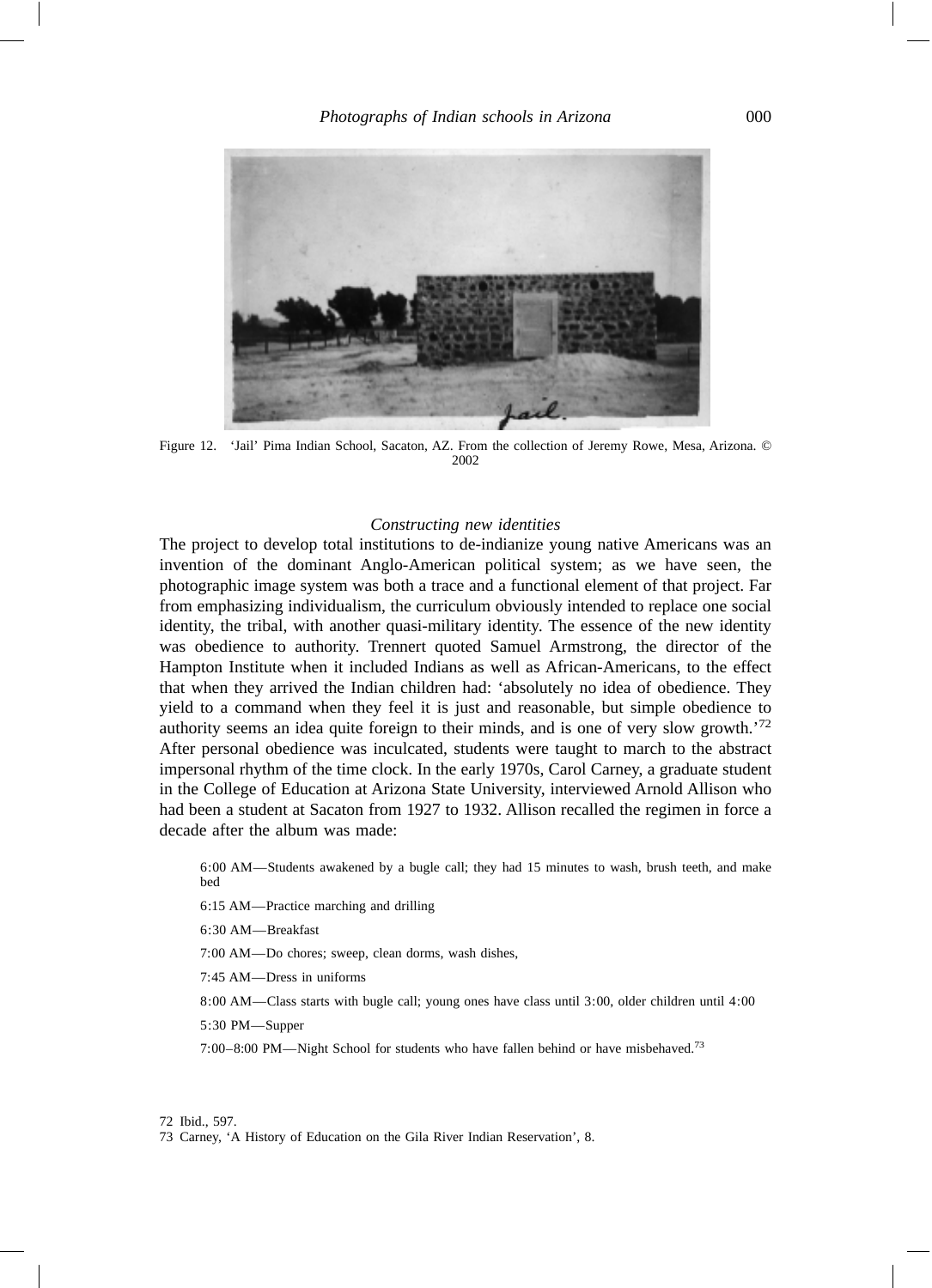

Figure 13. Phoenix Indian School. Part of a Panorama made in 1908 showing the students arrayed on the parade ground. Source: Library of Congress

The Phoenix Indian School was famous for its uniforms, marching and regulation. The school superintendent provided the rationalization for regimentation to unite obedience and clock time with other western virtues:

Too much praise can not be given to the merits of military organization, drill and routine in connection with the discipline of the school; every good end is obtained thereby. It teaches patriotism, obedience, courage, courtesy, promptness, and constancy; besides, in my opinion, it outranks any other plan or system in producing and developing every good moral, mental, and physical quality of the pupil.<sup>74</sup>

Regimentation was important not for its own sake alone but as a step in the production of a docile and motivated workforce. In 1909, the Secretary of the Interior addressed Phoenix students to emphasize both the Protestant work ethic and a peculiarly American imperative of the need to sacrifice pleasure to attain a position in life conceived as a system of social stratification:

We have got to become men and women and we have to take our place in the line of life, just as you take your places in the ranks of your companies. You have got to march through this world; the world expects you to do something, not simply to play and not simply to have pleasure.75

Photo v (figure 14) indicates the extent to which the work ethic of Protestantism was hammered into students on a daily basis. While the symmetry of the dining room denotes the institutional emphasis on cleanliness and order, this photograph is only interesting as an iconic reproduction of the written text which bluntly exposes the hidden curriculum of work: 'There is no excellence without great labor.'<sup>76</sup> (Of course great labour is no assurance of excellence, as many Native Americans labouring in the cotton fields or in domestic service might attest.) That this otherwise uninteresting scene was photographed, reproduced as a postcard, and preserved in an archive suggests the interest the banner held for photographer and historian alike.

- 74 Trennert, *The Phoenix Indian School*, 48.
- 75 Secretary of the Interior Richard Ballinger quoted in Adams, *Education for Extinction*, 120.
- 76 In a similar vein, one of Frances Benjamin Johnston's photographs from Carlisle taken between 1900 and 1903 shows a banner with the device 'Labor conquers all things'.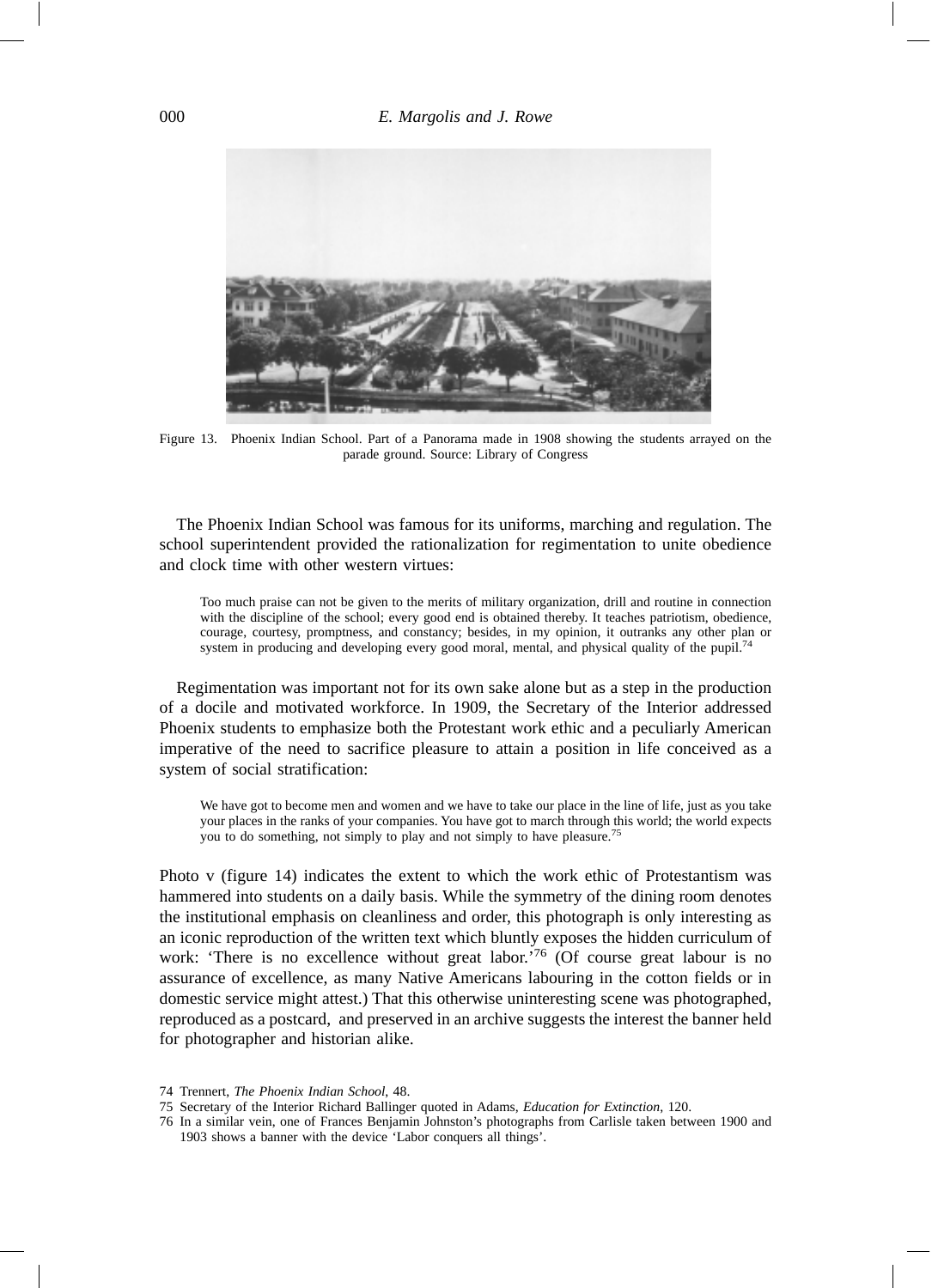

Figure 14. This photo of an empty dining room set for a meal is interesting because of the banner 'There is no excellence without great labor'. Source: postcard in the collection of Jeremy Rowe, Mesa, Arizona. © 2002 n.d.



Figure 15. Girls cooking at the Phoenix Indian School circa 1900. Photographer Alfred Fenton Messinger. From the collection of Jeremy Rowe, Mesa, Arizona. © 2002

#### *Labour*

Although not directly pictured in the Sacaton album, labour was a central element of all Indian schools. In his chapter on the curriculum, Coleman described the 'half-and-half system'.<sup>77</sup> This term refers to the fact that for half of the day Indian children attended class for academic or vocational subjects including English, maths, art and so on. For the other half they performed manual labour. Photographs in archives show Indian students working at jobs including: gardening, canning, farming, caring for livestock, milking, splitting

<sup>77</sup> It is a logical inference that Indian students did labour in the laundry, cotton gin and dining rooms that were identified in the Sacaton album. Coleman, *American Indian Children at School, 1850–1930*, 105ff.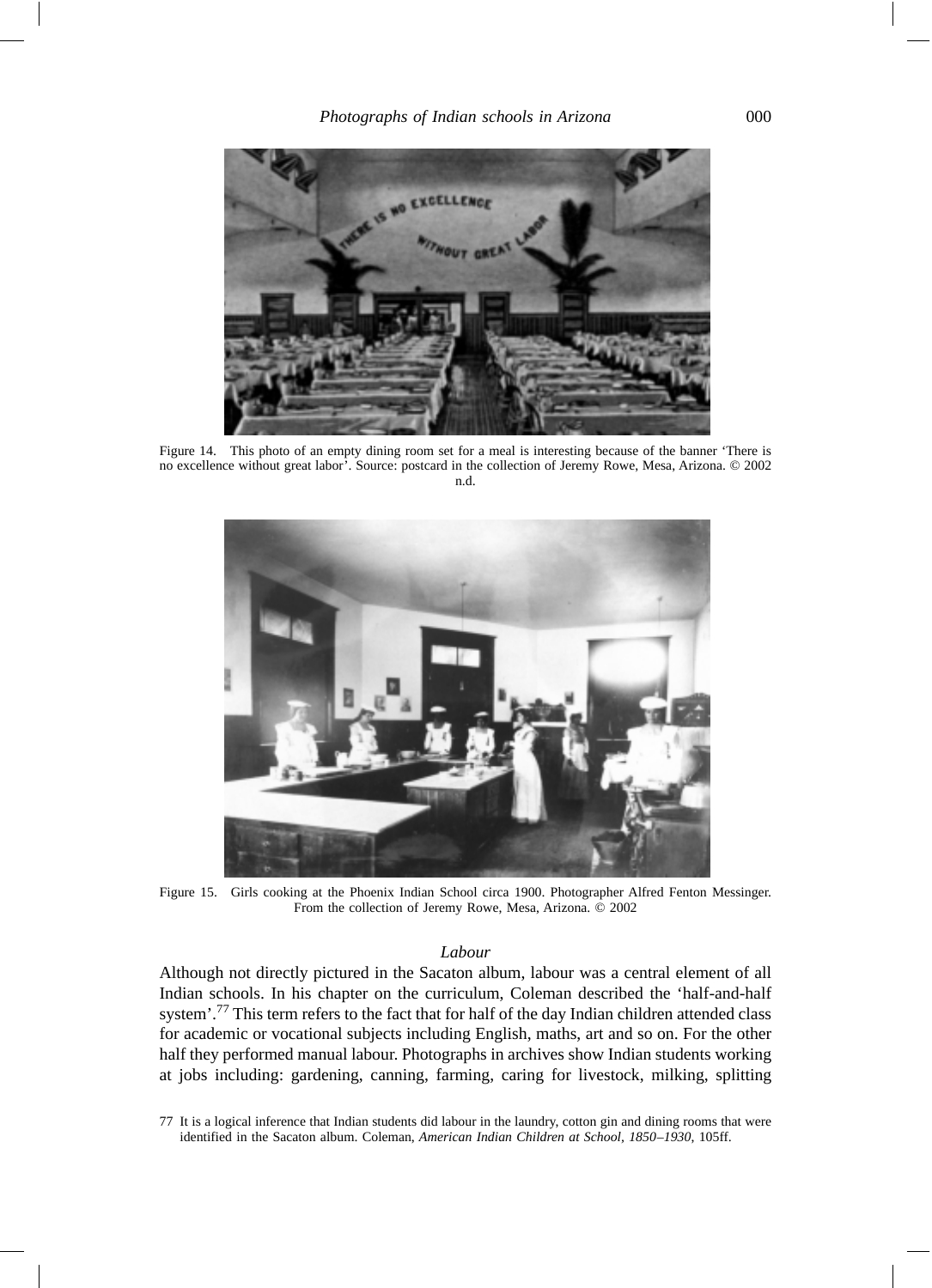wood, cooking, sewing, doing laundry, ironing, cabinet making, tinsmithing, blacksmithing, construction and printing. While some of the children in these photos are young, these are not pictures of child's play; they depict heavy industrial labour in factories and on farms. In 1881 Carlisle students produced nearly 9000 tin products with a value of 6300 dollars; students at Genoa in 1890 farmed 300 acres.78 Coleman described education and acculturation goals for this labour:

Not only would manual labor, including 'outings' with white families, help teach Indian boys farming, blacksmithing, or tinsmithing, and girls the domestic arts. But such things, along with military discipline, would develop 'civilized habits', Western concepts of time, and a Christian respect for work.<sup>79</sup>

More importantly, reproductive labour done by the students in effect made them pay for their education. Students manufactured their uniforms, grew and cooked food for the dining halls, laboured in the institution's industrial laundries, performed maintenance, and did the cleaning and grounds work. A student at Phoenix described scrubbing the floor in the dining hall (presumably the same one in photo v [figure 14] above):

If we were not finished when the 8:00 A.M. whistle sounded, the dining room matron would go around strapping us while we were still on our hands and knees. This was just the right position for a swat—all the matron had to do was raise our dresses and strap.<sup>80</sup>

Students resented the forced labour that, if it had any educative intent in the first place, lost it in endless repetition to become mindless drudgery. In 1928 a highly critical report on Indian schools, the Meriam report, noted: 'Boarding schools are frankly supported in part by the labor of the students', who 'work for half a day and go to school for half a day'. The Meriam Report argued, 'The question may very properly be raised, as to whether much of the work of Indian children in boarding schools would not be prohibited in many states by child labor laws, notably the work in the machine laundries'.<sup>81</sup>

In their History of Arizona, Sloan and Adams pointed out the tragic choice produced by Indian vocational education:

The training, which emphasizes industrial work, teaches the Indian child the American language and American ways of living. When he finishes school, the Papago returns to his native haunts and either ekes out his livelihood as best he can, or he leaves his people again to seek labor in some white community. Young Papago women are constantly hired as house maids, or, more often, as wash women.<sup>82</sup>

We can infer that the 'wash woman' in photo 62 (figure 16) learned to 'care for clothes' in the Indian school both because there was no place else to learn such a skill and because the schools intended to produce trained and 'Americanized' domestic workers to work for nearby Anglo families. By 1914, 169 Indian girls from the Phoenix Indian school were working out as domestic servants.<sup>83</sup>

- 79 Coleman, *American Indian Children at School, 1850–1930*, 112.
- 80 Anna Shaw quoted in *Adams, Education for Extinction*, 153.
- 81 M. Szasz, *Education and the American Indian: The Road to Self-Determination since 1928*, 3rd edn, revised and enlarged (Albuquerque: University of New Mexico Press, 1974), 20.
- 82 R.E. Sloan and W.R. Adams, *History of Arizona*, Vol. II (Phoenix, AZ: Record Publishers, 1930).
- 83 Trennert, *The Phoenix Indian School*, 52, 54, 100–1.

<sup>78</sup> Adams, *Education for Extinction*, 149. Coleman quoted the principal at Carlisle as saying that students produced nearly a dollar's worth of products for every federal dollar invested. M.C. Coleman, 'The Symbiotic Embrace: American Indians, White Educators and the School, 1820s–1920s', *History of Education*, 25/1 (1996).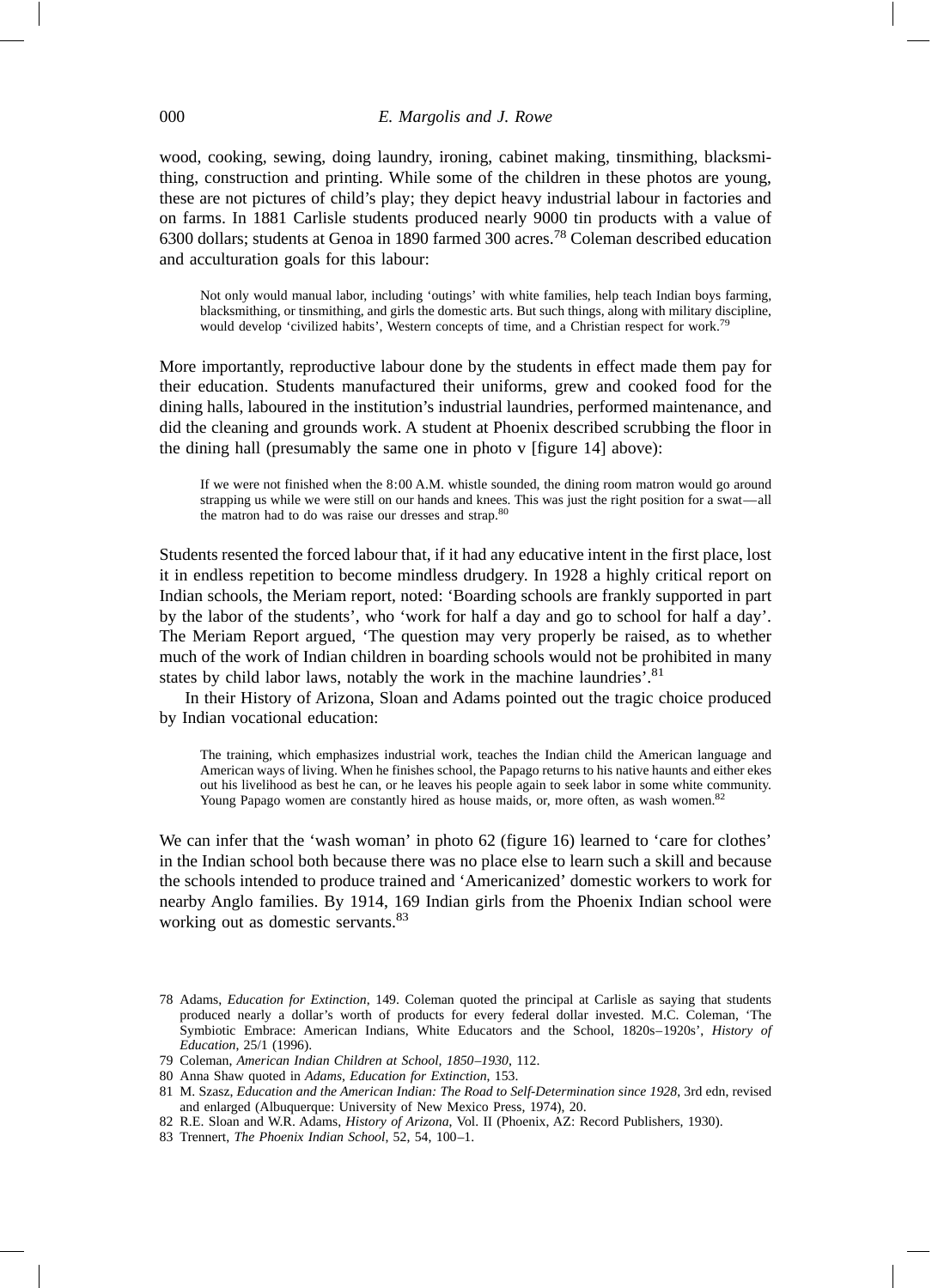

Figure 16. 'The home and lady who cares for my clothes'. From the collection of Jeremy Rowe, Mesa, Arizona. © 2002

It is instructive to remember that at the same time this campaign was being waged to inculcate Indian children with the work ethic, middle-class white children were going to summer camp to 'play Indian'. In a parody that could only begin after the Indians had been vanquished, Anglo America began an orgy of 'imperialist nostalgia' that continues to this day.84 Philip Deloria provided a fascinating analysis of the romantic attraction Anglos had for the Indians they were trying to make extinct. At the same time Indian children were being marched, drilled and worked like adults, Boy Scouts, Camp Fire Girls, Woodcraft Indians and dozens of summer camp programmes attempted to put Anglo children in touch with 'the primitive' through camping out, dressing up and enacting made-up 'Indian' rituals.<sup>85</sup> Conversely, at Sacaton, as in other boarding schools, Indian children were strictly disciplined and their labour was essential to the school's survival. Trennert provided a glimpse of the conditions of institutional life for the little girls in white dresses depicted in Photo 39 (figure 17):

Women's activities were supervised by the matron, and in addition to classroom activities, they were put to work in such departments as housekeeping, sewing, kitchen and dining room, or laundry. Like the boys, much of their labor went into keeping the school solvent. They made, washed, and ironed their own clothes; cleaned their rooms; swept, dusted, and scrubbed the buildings; and prepared and served the food. $86$ 

#### **Conclusion**

Beginning in the mid-1920s a national outcry arose to reform the Indian schools.<sup>87</sup> As previously noted, corporal punishment and jails were prohibited in 1929, and the boarding schools began to change in the 1930s during the Roosevelt administration. A controversial social worker, John Collier Sr, was appointed Indian Commissioner and began a 'New

85 P.J. Deloria, *Playing Indian* (New Haven, CT: Yale University Press, 1998).

<sup>84</sup> Renato Rosaldo defined the term as 'a particular kind of nostalgia, often found under imperialism, where people mourn the passing of what they themselves have transformed'. R. Rosaldo, *Culture and Truth: The Remaking of Social Analysis* (Boston: Beacon Press, 1989), 69.

<sup>86</sup> Trennert, *The Phoenix Indian School*, 47.

<sup>87</sup> Szasz, *Education and the American Indian*, 16ff.Trennert, 'Corporal Punishment and the Politics of Indian Reform', 603.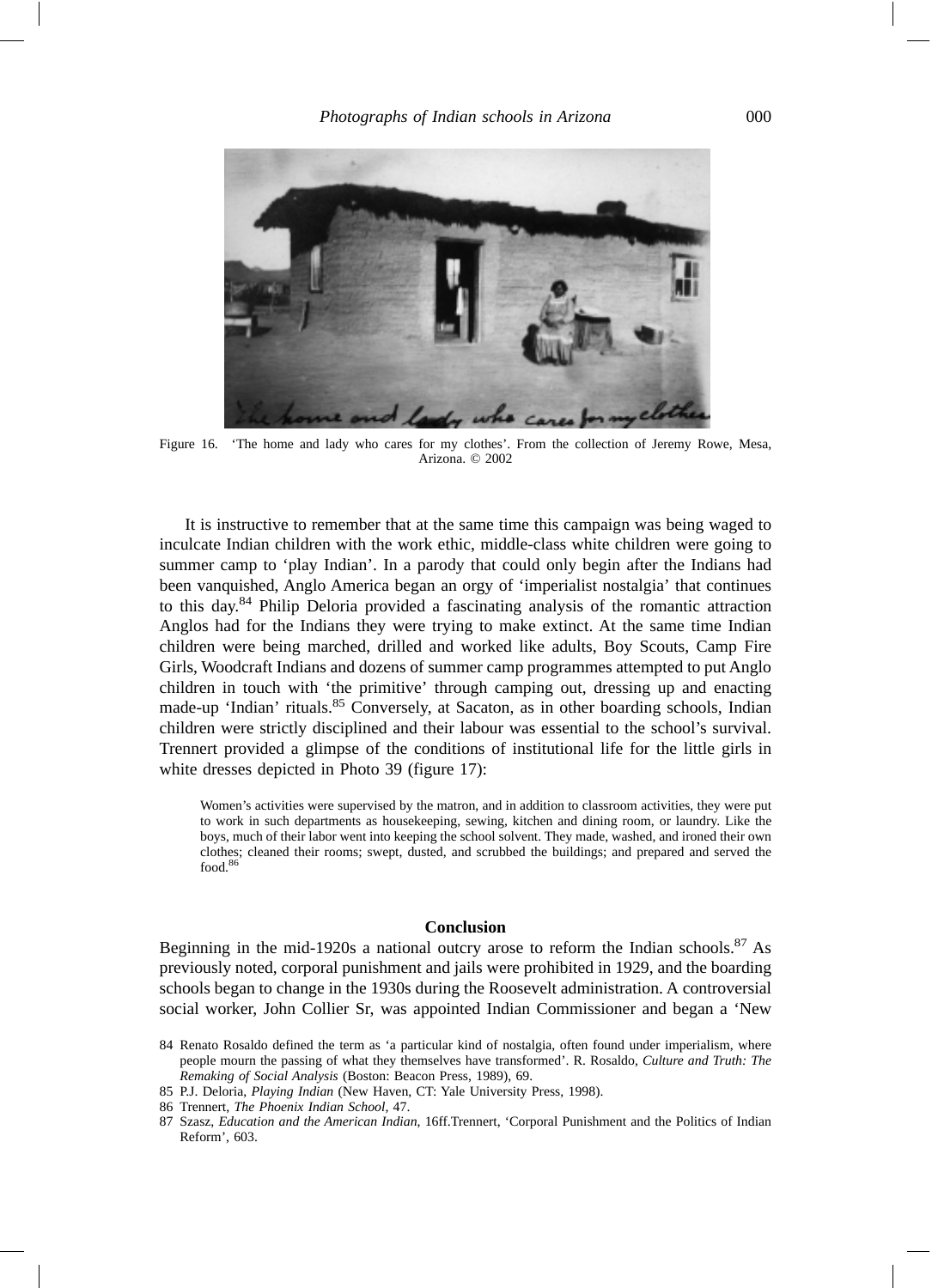

Figure 17. 'Girls of Co. C. Drill The little tots marching. From the collection of Jeremy Rowe, Mesa, Arizona.  $\odot$  2002

Deal' for the American Indian. Collier set out to end the land allotment process that was breaking up the reservations and restore economic and cultural control to the tribes. The Indian Reorganization Act of 1934 ended the Dawes General Allotment Act of 1887, which had sought to privatize Indian lands. The Johnson–O'Malley Act of that same year provided federal assistance to public schools to educate Indian children, and created a revenue source to cover the fact that Indian lands did not generate property taxes, which are the basis for school finance in the United States.<sup>88</sup>

Slowly and in fits and starts boarding schools began to move away from military discipline and forced acculturation toward self-determination.<sup>89</sup> Native arts and crafts were taught, and some ceremonials were allowed on school grounds. Unfortunately, unlike Pratt who skilfully employed photography as a propaganda vehicle to exemplify 'assimilation', Collier's administration and those that followed failed to make effective use of photographs to promote these efforts. There is an element of irony here: Collier's son, John Collier Jr, became an ethnographer and pioneer in the use of cameras in field research. His book *Visual Anthropology: Photography as a Research Method* is still in use.<sup>90</sup> In it Collier advocated using cameras to record elements of culture and people's lives so that they might be studied and understood. *Visual Anthropology* offered an explicit alternative to the use of photography as propaganda; moreover, visual ethnographies of Native American life might have helped John Collier Sr in his political battles with advocates of enforced assimilation.

It is peculiar that photography of Indian schooling disappears under the Collier administration. Revelations of abuse, poor conditions, overcrowding, untrained teachers and the general failures of the system of Indian schools had been documented in the Meriam report of 1928. Documentary photographers such as Marion Post Wolcott, Ben Shawn and Dorothea Lange consciously used their cameras to expose discrimination,

<sup>88</sup> DeJong, *Promises of the Past*.

<sup>89</sup> K.R. Philip, *John Collier's Crusade for Indian Reform 1920–1954* (Tucson, AZ: University of Arizona Press, 1977).

<sup>90</sup> J.J. Collier and M. Collier, *Visual Anthropology* (Albuquerque: University of New Mexico Press, 1986).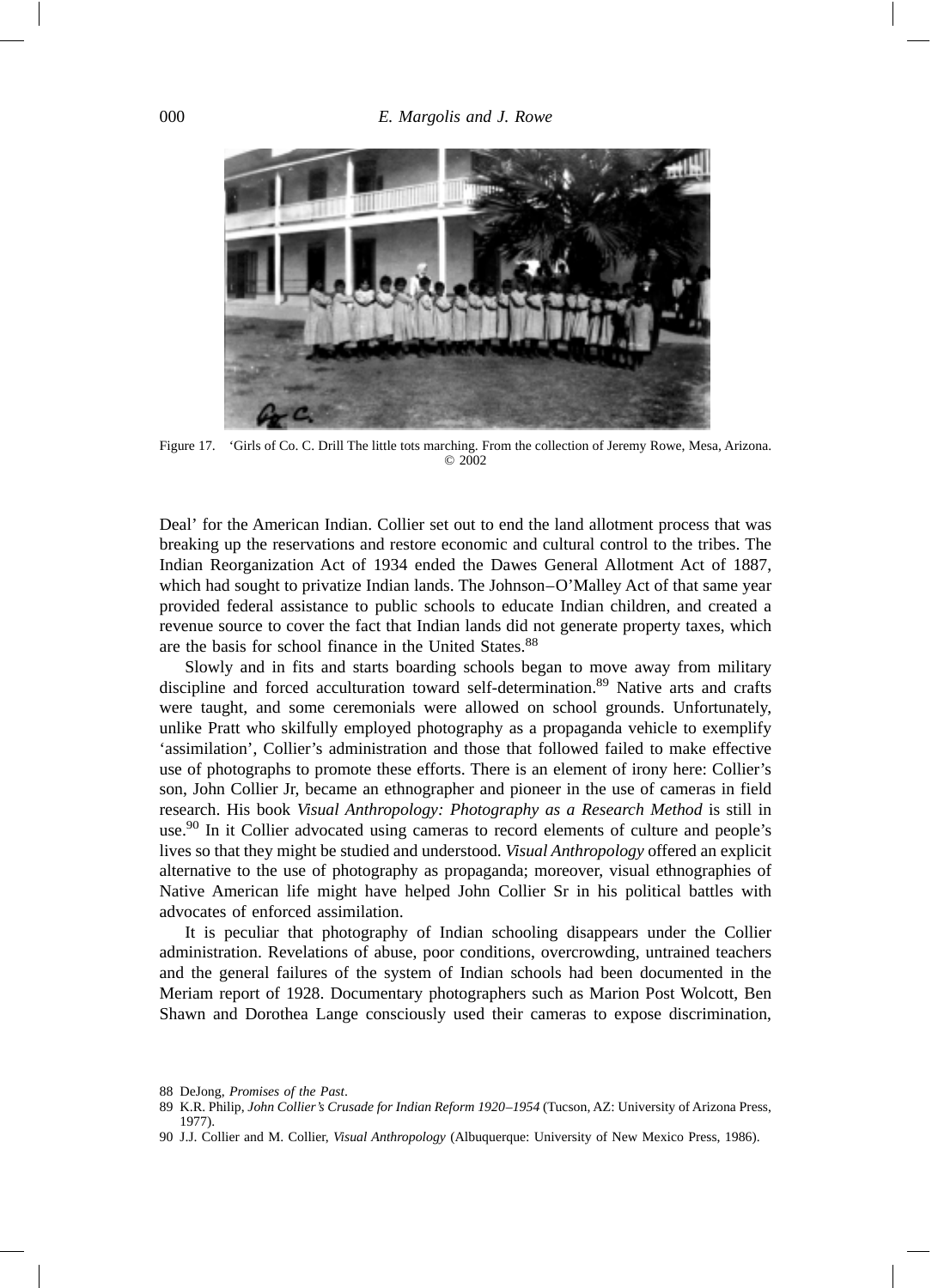

Figure 18. Pierre Indian School. Boys display their painting skills 1937. National Archives and Record Service (Bureau of Indian Affairs), NRE-75-PI(PHO)-79.

injustice, and poverty. But the great documentary project of the 1930s and 1940s directed by Roy Stryker for the Farm Security Administration and later the Office of War Information (FSA/OWI) largely ignored Indian schools. Except for a small series made in 1936 by Arthur Rothstein, 'Pueblo Indians in the Indian Service School. Taos, New Mexico', there are no photographs of Indian schools in the vast collection. Even John Collier Jr, who was one of the FSA photographers, ignored Indian schools and reservations.91 We actively sought Indian school images in other archives from the 1930s and 1940s with little success. Photo ix (figure 18) from the Pierre SD Indian School taken in 1937 is one of four views from what appears to be parents' day or a craft fair highlighting Native American arts and crafts. Archery and a costume play, Indian arts and crafts, traditional dance or ceremony may be read as depicting cultural integrity, unlike the earlier depictions of order and industry.

This returns us to the issue of how Indian school photos, including those in the album we examined, came to be seen as evidence of an oppressive system rather than progress in the civilization of savages. Much has happened in the more than 80 years since the photos were taken. Most importantly, Indians did not vanish, in many cases the tribes increased in population and have increasingly sought to maintain their culture; the civil rights movement changed forever America's view of 'the other'; and, under the impact of educational psychology, the notion that children need to be disciplined through regimentation and punishment is going the way of the buggy

<sup>91</sup> More than 164,000 photographs from the FSA/OWI have been digitized and are online in a searchable archive [http://lcweb2.loc.gov/pp/fsaquery.html]. While not perfect, the search engine facilitates the electronic retrieval of images; a search for photos of school retrieved 4465 records, Cf. E. Margolis, 'Liberal Documentary Goes to School: Farm Security Administration Photographs of Students, Teachers and Schools', in *American Visual Cultures*, edited by D. Holloway and John Beck (London and New York: Continuum, forthcoming).